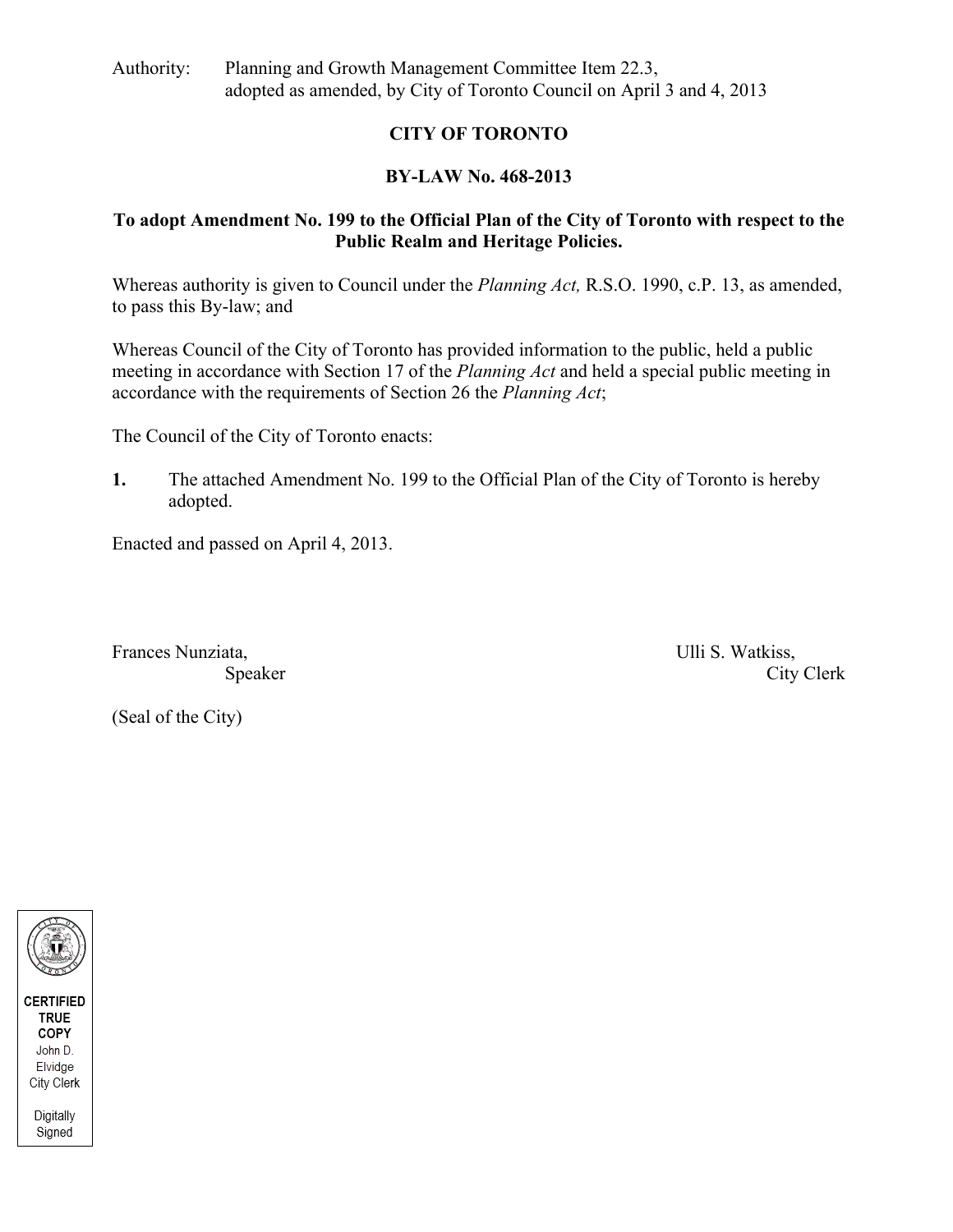### **AMENDMENT NO. 199 TO THE OFFICIAL PLAN OF THE CITY OF TORONTO**

The following text and schedule constitute Amendment No. 199 to the Official Plan for the City of Toronto:

- 1. Section 3.1.1, The Public Realm, is amended by deleting policy 9, substituting therefore the following policies 9, 10 and 11 and renumbering existing policies 10 to 18 inclusive,
	- accordingly:<br>9. Views from the public realm to prominent buildings, structures, landscapes and natural features are an important part of the form and image of the City. Public works and private development will maintain, frame and, where possible through project design, create views from the public realm to important natural and human-made features.<br>10. Views from the public realm to prominent, buildings, structures, landscapes and
	- natural features identified on Maps 7a and 7b are important and are described in Schedule 4. Additional views from the public realm to prominent buildings, structures, landscapes and natural heritage features may be added to Maps 7a and 7b and Schedule 4 through amendment to the Official Plan. SIDEBAR: Maps 7a and 7b identify a selection of important views across the

City; however, this selection of views is not exhaustive. These maps are living documents which may be added to or modified from time-to-time, through an Official Plan Amendment. If a view is not included on this map, it should not be

- 11. Public works and private development will maintain views from the public realm<br>to the skylines of the *Downtown and the Central Waterfront*, *North York Centre*, and *Scarborough Centre* shown on Maps 7a and 7b. These views are dynamic and are expected to evolve over time to include new buildings constructed within the Downtown and Central Waterfront, the North York Centre and the Scarborough
- Centre.<br>
2. Section 3.1.5, Heritage Conservation, is deleted in its entirety and replaced by the

following:<br>HERITAGE CONSERVATION<br>Toronto's cultural heritage can be seen in the significant buildings, properties, districts, landscapes and archaeological sites found throughout the city. Their protection, wise use and management demonstrate the City's goal to integrate the significant achievements of our people, their history, our landmarks and our neighbourhoods into a shared sense of place and belonging for its inhabitants.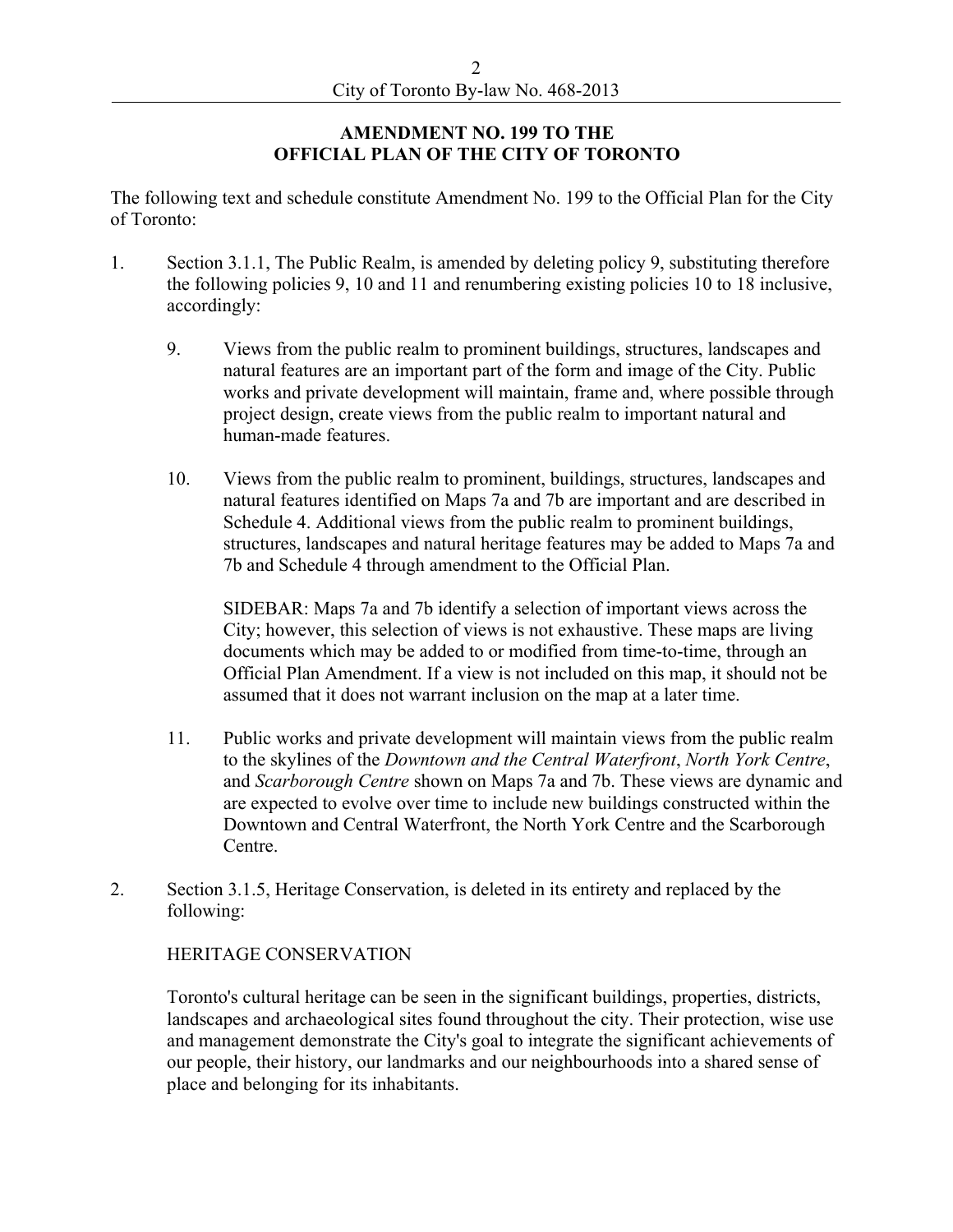The City's significant heritage properties tell stories about the forces and events that have shaped Toronto. They reveal the City's historical geography; a lakefront terrain carved by rivers and valleys that 11,000 years ago first allowed our First Nations to hunt and fish, and later farm. The Plan policies call for an engagement protocol with First Nations and the Métis for heritage properties and archaeological sites that may be of interest to them, as well as ensuring that information is provided to First Nations and Métis where archaeological resources are found to be First Nations or Métis in origin. Our cultural heritage includes both the tangible and intangible values and attributes of the

distinct towns, villages and cities that have come together to create the Toronto we know today. They enable us to reflect upon the diversity of our communities and neighbourhoods, and our distinct role as a provincial capital. The scale, number and significance of our cultural heritage resources is described in an on-going process of identification, evaluation and preservation that includes a Heritage Register and a comprehensive mapping of the City's archaeologically sensitive areas and sites. The

identification of heritage properties that tell our City's stories is an on-going process. Our heritage properties represent a collective past and their protection, use and adaptive reuse also enrich our daily experience of the City; from commuting through Union Station and dining at the Distillery District, to hiking the Humber River and Rouge Valleys, which were important trade routes and the sites of large and vibrant First Nations settlements. We celebrate communally in squares in front of the Scarborough and North York Civic Centres and City Hall. Consciously or unconsciously, our heritage resources are part of our daily experience of our City.

Cultural Heritage is an important component of sustainable development and place making. The preservation of our cultural heritage is essential to the character of this urban and liveable city that can contribute to other social cultural, economic and environmental goals of the City. As a result, heritage conservation is integrated within the policies in many other sections of this Official Plan. The heritage policies of this Plan not only promote the preservation of important heritage buildings and structures but also the public views of them for the enjoyment of Torontonians. Schedule 4 describes the significance of each of the views of important heritage properties shown on Maps 7A and 7B. The conservation of natural heritage is also an important element of heritage conservation

in Toronto. The Official Plan provides for the conservation of Toronto's urban forest, ravines and river valleys in policies protecting the Natural Heritage System contained in Section 3.4 and Map 9 of the Plan. The conservation of important heritage resources includes those policies protecting Toronto's Natural Heritage Areas. As Toronto continues to grow and intensify this growth must recognize and be balanced

with the ongoing conservation of our significant heritage properties, views, natural heritage system, and landscapes. In this context, the regulatory tools available to the City will be used to conserve the significant cultural heritage values and attributes of our heritage properties. Preservation of cultural heritage resources not only enriches our lives, it is an important shared responsibility and a prominent civic legacy that we must leave for future generations.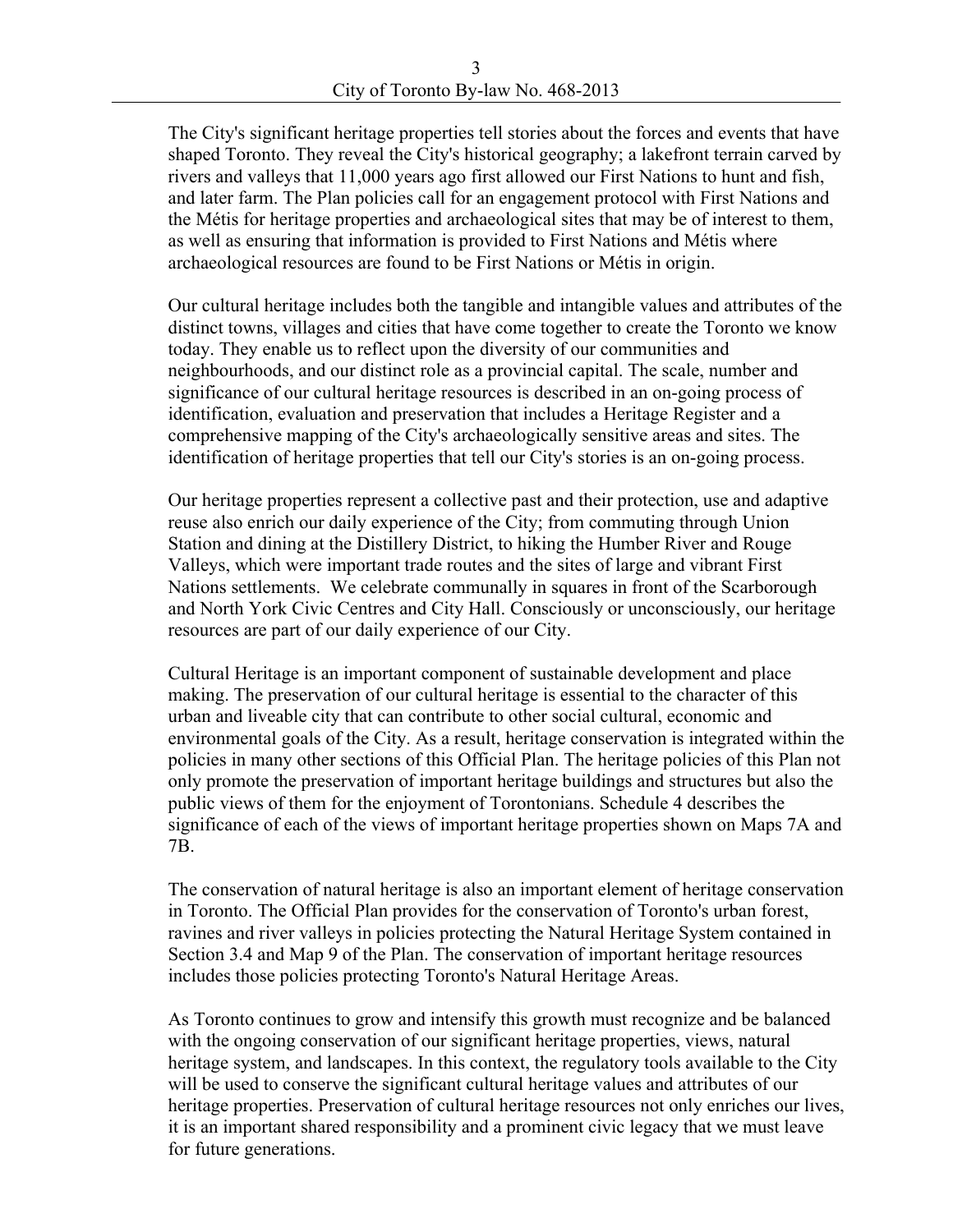- GENERAL HERITAGE POLICIES<br>1. The Heritage Register will be maintained and will contain all properties and Heritage Conservation Districts of cultural heritage value or interest that are designated under Parts IV and V of the Ontario Heritage Act, and may also include properties that are not designated but have been identified by Council for their cultural heritage value or interest. The Heritage Register will be publicly accessible.<br>2. Properties and Heritage Conservation Districts of potential cultural heritage value
- or interest will be identified and evaluated to determine their cultural heritage value consistent with provincial regulations, where applicable, and will include the consideration of cultural heritage values including design or physical value, historical or associative value and contextual value. The evaluation of cultural heritage value of a Heritage Conservation District may also consider social or community value and natural or scientific value. The contributions of Toronto's diverse cultures will be considered in determining the cultural heritage value of properties on the Heritage Register. Properties that demonstrate cultural heritage value are significant for the purpose of section 2.6 of the Provincial Policy Statement.<br>SIDEBAR: Criteria for evaluating the potential Cultural Heritage Value of

proposed Heritage Conservation Districts are included in *Heritage Conservation* 

- *Districts in Toronto: Procedures, Policies and Terms of Reference.*<br>3. Significant heritage properties, including Heritage Conservation Districts and archaeological sites that are publicly known, will be protected by designating them under the Ontario Heritage Act and/or including them on the Heritage Register.<br>4. Properties on the Heritage Register will be conserved and maintained consistent
- with the *Standards and Guidelines for the Conservation of Historic Places in*

*Canada*, as revised from time to time and as adopted by Council. SIDEBAR: The *Ontario Heritage Toolkit: Heritage Places of Worship* is a useful reference document for making decisions about how to approach the protection and *alteration* of places of worship included on the Heritage Register. The City, in consultation with faith groups, will establish a protocol for the protection of

places of worship with cultural heritage value.<br>5. Proposed *alterations*, development and/or public works on or *adjacent* to a property on the Heritage Register will ensure that the *integrity* of the heritage property's cultural heritage value and attributes will be conserved, prior to work commencing on the property and to the satisfaction of the City. Where a Heritage Impact Assessment is required in Schedule 3 of the Official Plan, it will describe and assess the potential impacts and mitigation strategies for the proposed alteration, development or public work.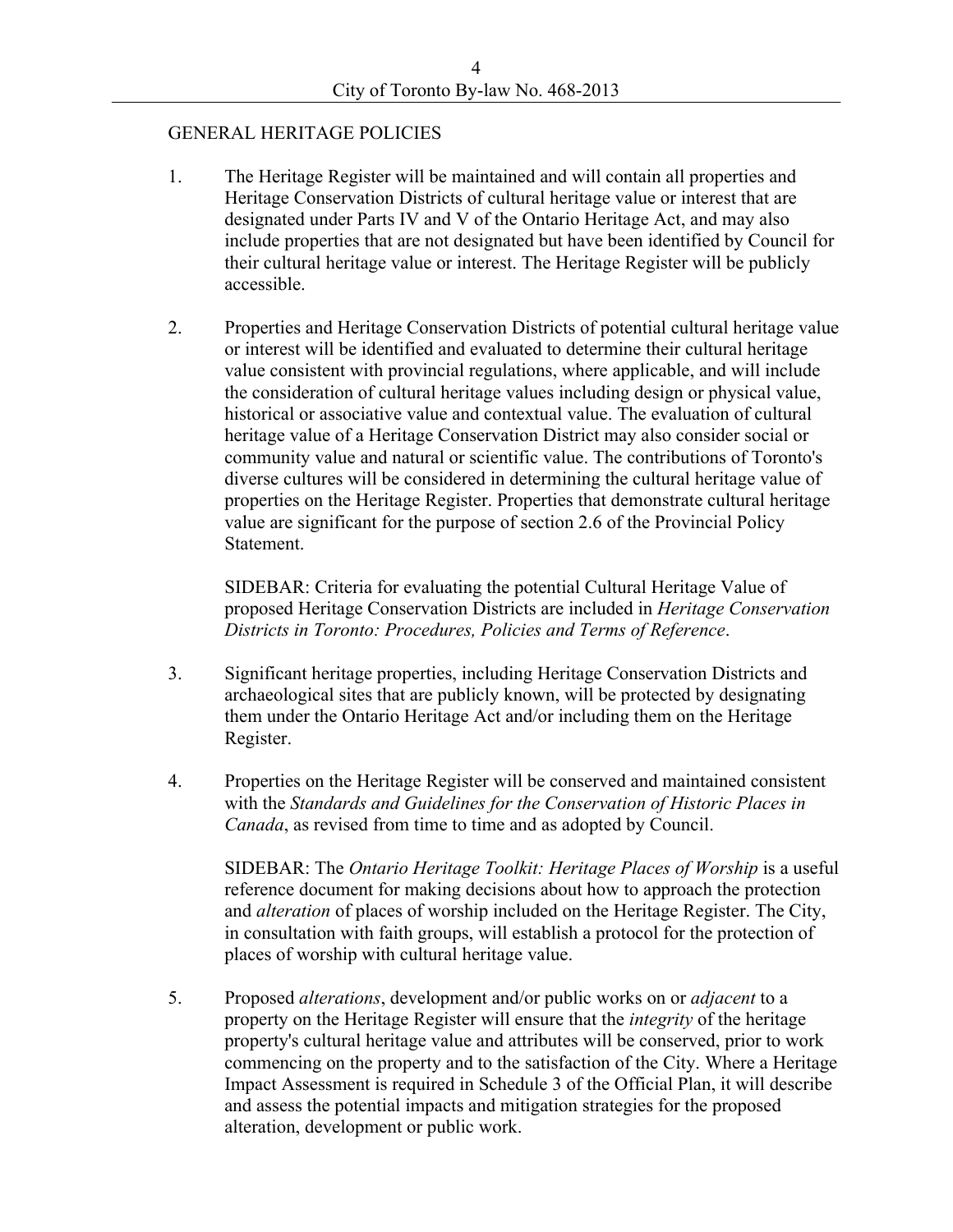- 6. The adaptive re-use of properties on the Heritage Register is encouraged for new uses permitted in the applicable Official Plan land use designation, consistent with
- the *Standards and Guidelines for the Conservation of Historic Places in Canada*. 7. Prior to undertaking an approved *alteration* to a property on the Heritage Register, the property will be recorded and documented by the owner, to the
- satisfaction of the City.<br>8. When a City-owned property on the Heritage Register is no longer required for its current use, the City will demonstrate excellence in the conservation, maintenance and compatible adaptive reuse of the property. 9. When a City-owned property on the Heritage Register is sold, leased or
- transferred to another owner, it will be designated under the Ontario Heritage Act. A Heritage Easement Agreement will be secured and monitored, and public access maintained to its heritage attributes, where feasible. This policy may not apply to City-owned properties in Heritage Conservation Districts that are not
- considered to be individually significant.<br>10. A heritage management plan will be adopted by Council. The heritage management plan will be a comprehensive and evolving strategy for the identification, conservation and management of all properties on the Heritage Register, unidentified and potential heritage properties.<br>11. A protocol will be developed to co-ordinate and direct actions of the City and its
- agents in the event that a property on the Heritage Register is threatened by an emergency such as a fire, flood, willful damage or other unanticipated events. This protocol will address the conservation of the heritage property once the primary life and safety objectives of evacuating and ensuring public safety have
- been completed.<br>12. Designated heritage properties will be protected against deterioration by neglect
- through the enforcement of heritage property standards by-laws.<br>13. In collaboration with First Nations, Métis and the Provincial Government, the City will develop a protocol for matters related to identifying, evaluating and protecting properties and cultural heritage landscapes on the Heritage Register, archaeological sites and artifacts where they may be of interest to First Nations, or Métis.<br>RAISING HERITAGE AWARENESS

14. The development of neighbourhood heritage initiatives will be encouraged throughout Toronto to promote an understanding of local history and the evolution of our neighbourhoods and open spaces.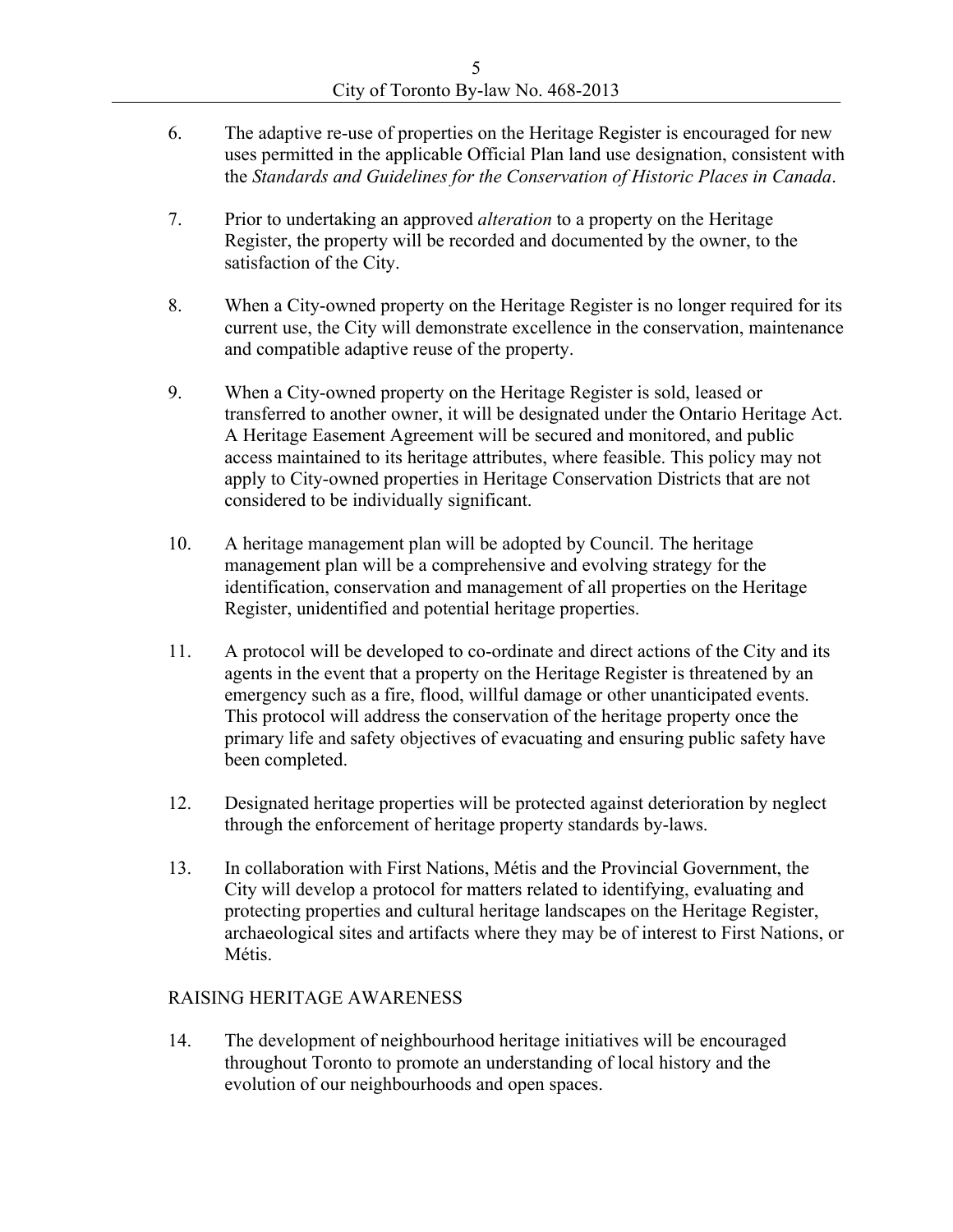- 15. Potential and existing properties of cultural heritage value or interest, including *cultural heritage landscapes* and Heritage Conservation Districts, will be identified and included in area planning studies and plans with recommendations for further study, evaluation and conservation.
- 16. Properties on the Heritage Register and publicly known archaeological sites and artifacts will be promoted through educational programs, museums, local celebrations and other programming opportunities.<br>17. Commemoration of lost historical sites will be encouraged whenever a new
- private development or public work is undertaken in the vicinity of historic sites, such as those where major historical events occurred, important buildings or landscape features have disappeared or where important cultural activities have taken place. Interpretation of existing properties on the Heritage Register will also

be encouraged.<br>SIDEBAR: Commemoration and interpretation programs that recognize various cultural or ethnic groups can add to the overall understanding of the City's lost sites, including co-operation with First Nations in programs commemorating and interpreting sites of importance. This may include, among others, programs such

- as the emerging moccasin identifier program.<br>INCENTIVES<br>18. Incentives for the conservation and maintenance of designated heritage properties will be created and made available to heritage property owners.<br>19. Conservation and maintenance of designated heritage properties funded in whole
- or in part through incentives such as grants, tax rebates or other mechanisms will achieve excellence in conservation, consistent with Council adopted standards and guidelines. 20. Publicly funded institutions such as universities, schools and hospitals will be
- required to enter into a Heritage Easement Agreement as a condition of accepting heritage conservation or maintenance incentives.<br>21. Additional gross floor area may be permitted in excess of what is permitted in the
- Zoning By-law for lands designated *Mixed Use Areas*, *Regeneration Areas*, *Employment Areas*, *Institutional Areas* or *Apartment Neighbourhoods* for a heritage building or structure on a designated heritage property that is part of a
	- a) The application includes the conservation of a heritage building or structure on a property designated under the Ontario Heritage Act;
	- b) Additional gross floor area specifically provided through this policy will not exceed that of the heritage building or structure being retained;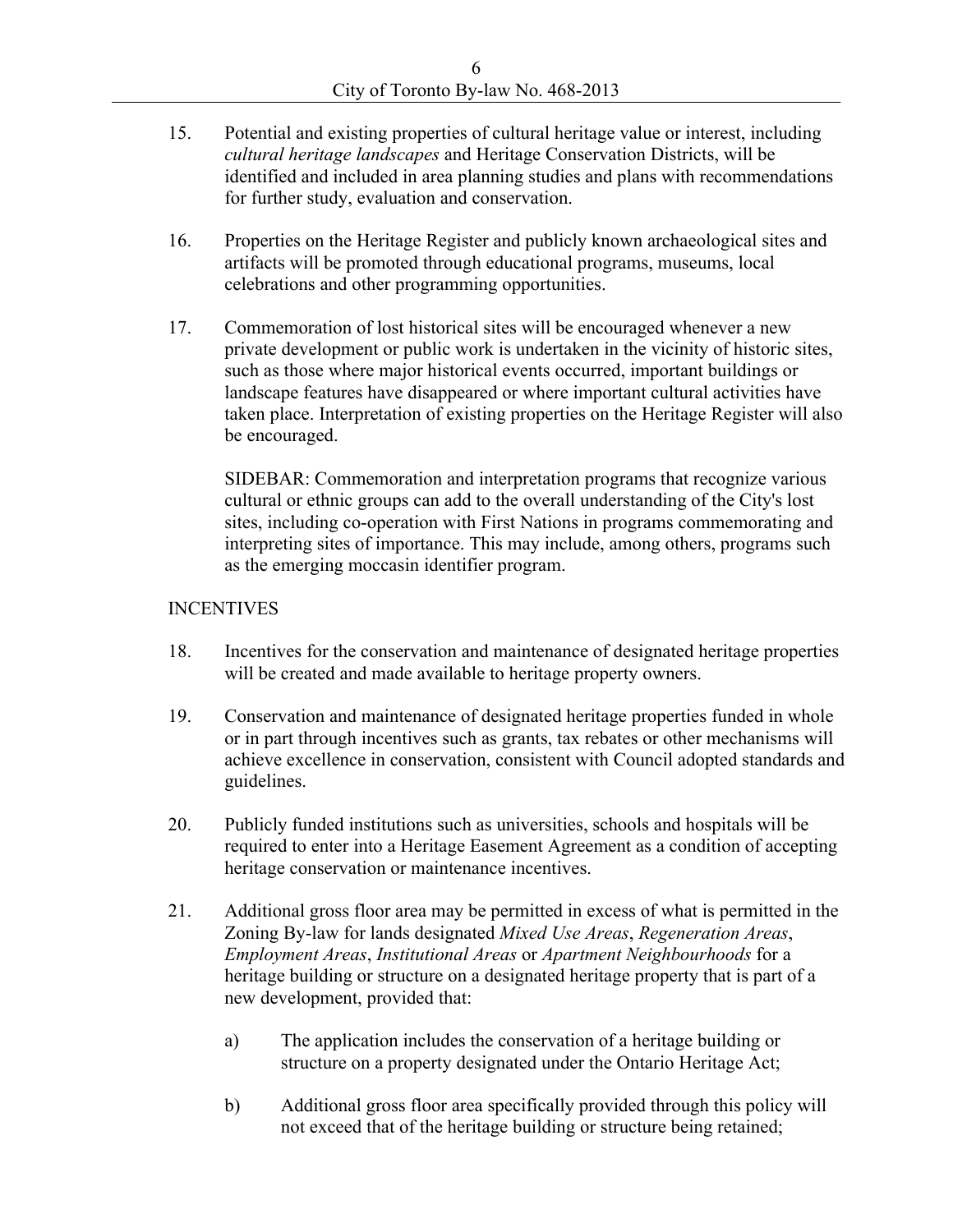- c) The additional floor area will not detract from the heritage property and will not conflict with any other Official Plan policies;
- d) Excellence in the conservation of the values, attributes, character and three-dimensional *integrity* of the heritage property is achieved and additional density will not be granted for the incorporation of façades or
- isolated building elements into new development;<br>
e) Where the property is within a Heritage Conservation District, the proposed development conforms to the Heritage Conservation District plan and/or any guidelines for that district; and<br>f) The conserved heritage building or structure is protected in a Heritage
- Easement Agreement and the agreement and necessary by-laws are

enacted prior to approval of the site plan for the entire development.<br>HERITAGE IMPACT ASSESSMENTS<br>22. A Heritage Impact Assessment will address all applicable heritage conservation policies of the Official Plan and the assessment will demonstrate conservation options and mitigation measures consistent with those policies. SIDEBAR: Heritage Impact Assessments enable the City to obtain information

about the potential impacts a development or *alteration* may have on a property on the Heritage Register. They provide a basis for establishing how impacts may be mitigated or avoided, whether the impacts are acceptable, and how the cultural

- heritage values and attributes will be conserved.<br>23. A Heritage Impact Assessment will evaluate the impact of a proposed *alteration* to a property on the Heritage Register, and/or to properties *adjacent* to a property
- on the heritage Register, to the satisfaction of the City.<br>24. A Heritage Impact Assessment will be required for the proposed *demolition* of a property on the Heritage Register, and/or properties *adjacent* to a property on the Heritage Register to ensure its physical stability and the integrity of its cultural
- heritage values and attributes, to the satisfaction of the City.<br>25. In addition to a Heritage Impact Assessment, the City may request a Heritage Property Conservation Plan to address in detail the conservation treatments for the subject heritage property. The City may also request a Heritage Interpretation

Plan to promote a heritage property or area, to the public.<br>SIDEBAR: A Heritage Property Conservation Plan is a detailed technical description of how the conservation strategy contained in an approved Heritage Impact Assessment will be implemented. It may also be requested to assist in the review of complex restoration projects. The conservation plan is expected to build on the information provided in the HIA. It generally contains, but is not limited to, the following: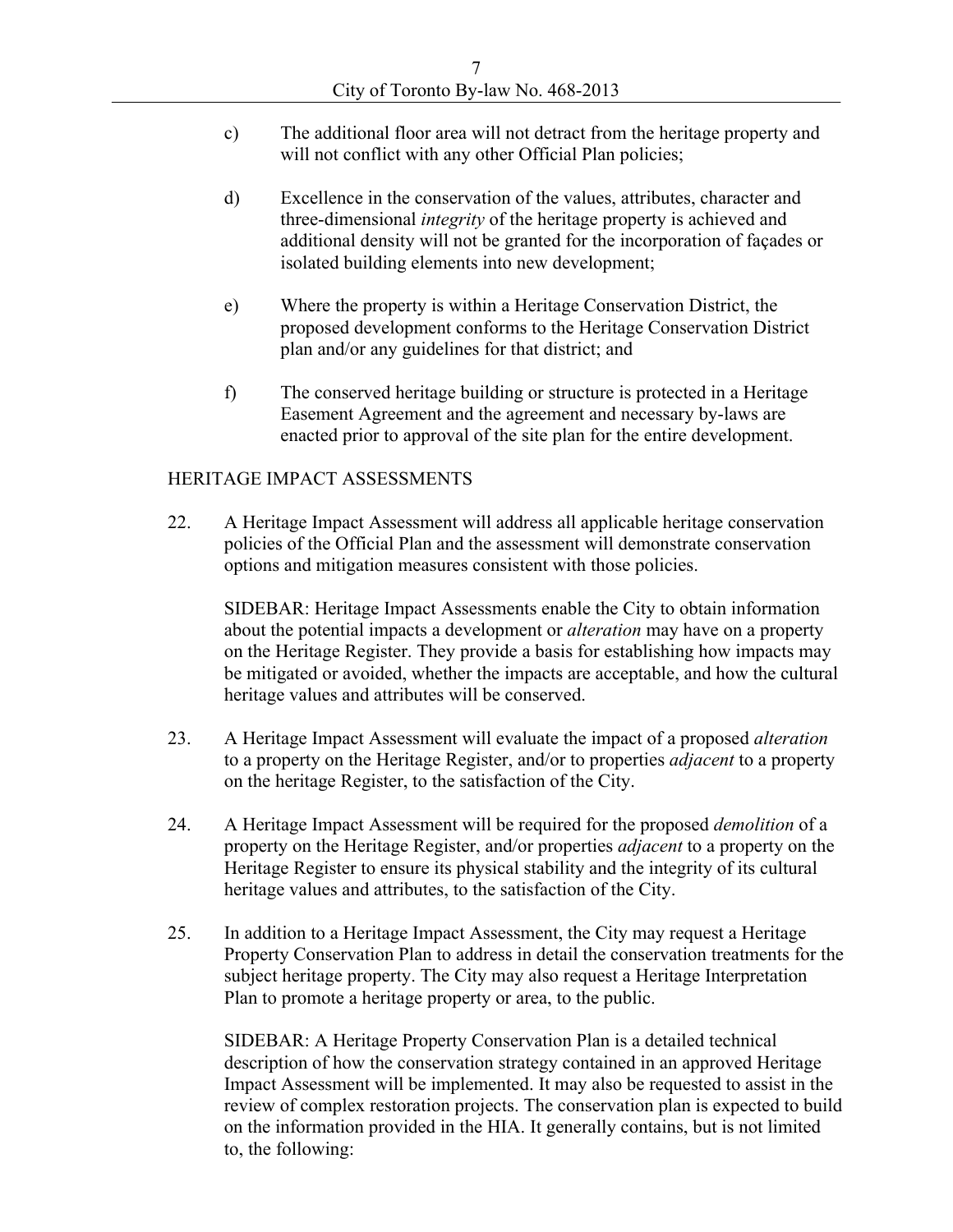- a) A description of the approved conservation strategy as contained in a referenced HIA, including treatments and principles to be applied to the
- 
- cultural heritage resources being conserved;<br>
b) Identification of any proposed changes to previously approved strategies;<br>
c) Detailed scope of work including an updated condition assessment, all necessary technical and engineering studies or reports, architectural and restoration plans and drawings, and a full written description of proposed interventions accompanied by a detailed cost estimate;<br>
d) A strategy for the monitoring and protection of the heritage property, and
- 
- 
- adjacent heritage properties, during construction;<br>
e) Schedule for conservation work, inspection, maintenance and phases;<br>
f) Sign guidelines and plans, lighting plans and detailed landscape plans, as required by the City; and<br>g) Recommendations for short or long term maintenance and the
- 

- qualifications for anyone responsible for conservation work.<br>DEVELOPMENT ON PROPERTIES ON THE HERITAGE REGISTER<br>26. New construction on, or *adjacent* to, a property on the Heritage Register will be designed to protect the cultural heritage values, attributes and character of that property and to mitigate visual and physical impact on it, including considerations such as scale, massing, materials, height, building orientation and location relative to the heritage property.<br>27. Where it is supported by the cultural heritage values and attributes of a property
- on the register, the conservation of whole or substantial portions of buildings, structures and landscapes on those properties is desirable and encouraged. The retention of façades alone is discouraged.<br>28. The owner of a designated heritage property will be encouraged to enter into a
- Heritage Easement Agreement where the City considers additional protection beyond designation desirable due to the location, proposed *alteration* and/or the
- nature of that property.<br>29. Heritage buildings and/or structures located on properties on the Heritage Register should be conserved on their original location; however, a heritage building or structure on a property on the Heritage Register may be relocated within its property or development site where:<br>
a) The heritage building or structure is not attached to or adjoining another
	- building or structure;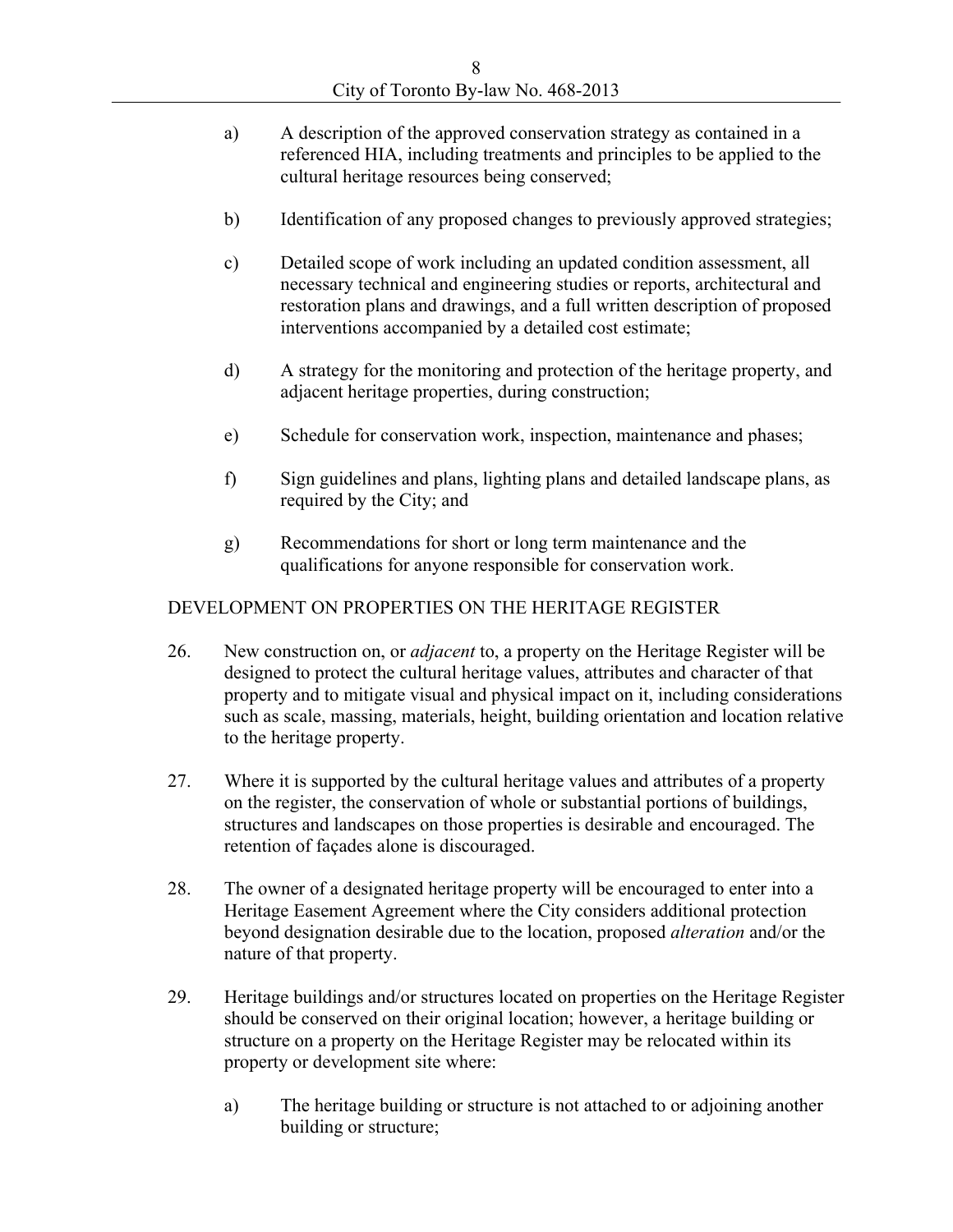- b) The location, orientation, situation or view of the heritage building is not identified in the Official Plan or as a cultural heritage value or attribute of the property and/or the proposed relocation will not negatively affect the cultural heritage values or attributes of the property;
- c) The heritage building or structure that demonstrates the identified cultural heritage values and attributes is being conserved in its entirety and will not be demolished, disassembled and/or reconstructed;
- d) The relocation on site does not conflict with any applicable Heritage Property Conservation District plans;<br>
e) A Heritage Conservation Plan is submitted that demonstrates that the
- *removal* and relocation of the building or structure within its existing property will not pose any physical risk to the heritage building and/or structure, its cultural heritage values and attributes, to the satisfaction of the City; and<br>f) These and any other related conditions are secured in a Heritage Easement
- 

- Agreement prior to *removal* and relocation on site.<br>
HERITAGE CONSERVATION DISTRICTS<br>
30. Potential Heritage Conservation Districts will be identified and evaluated to determine their significance and cultural heritage values, in a Heritage Conservation District study. Heritage Conservation Districts that have been evaluated to be significant for their cultural heritage value will be designated and conserved. 31. Heritage Conservation District studies and plans will be conducted in accordance
- 

with Council adopted policies.<br>SIDEBAR: Council has adopted *Heritage Conservation Districts in Toronto: Procedures, Policies and Terms of Reference* for the study and planning of all Heritage Conservation Districts in the City. It can be downloaded at

- [http://www.toronto.ca/heritage-preservation/heritage\\_districts.htm](http://www.toronto.ca/heritage-preservation/heritage_districts.htm). 32. Impacts of site *alterations*, developments, municipal improvements and/or public works within or *adjacent* to Heritage Conservation Districts will be assessed to ensure that the *integrity* of the districts' heritage values, attributes and character are conserved. This assessment will be achieved through a Heritage Impact Assessment, consistent with Schedule 3 of the Official Plan, to the satisfaction of the City.<br>33. Heritage Conservation Districts should be managed and conserved by approving
- only those *alterations*, additions, new development, *demolitions*, *removals* and public works in accordance with respective Heritage Conservation District plans.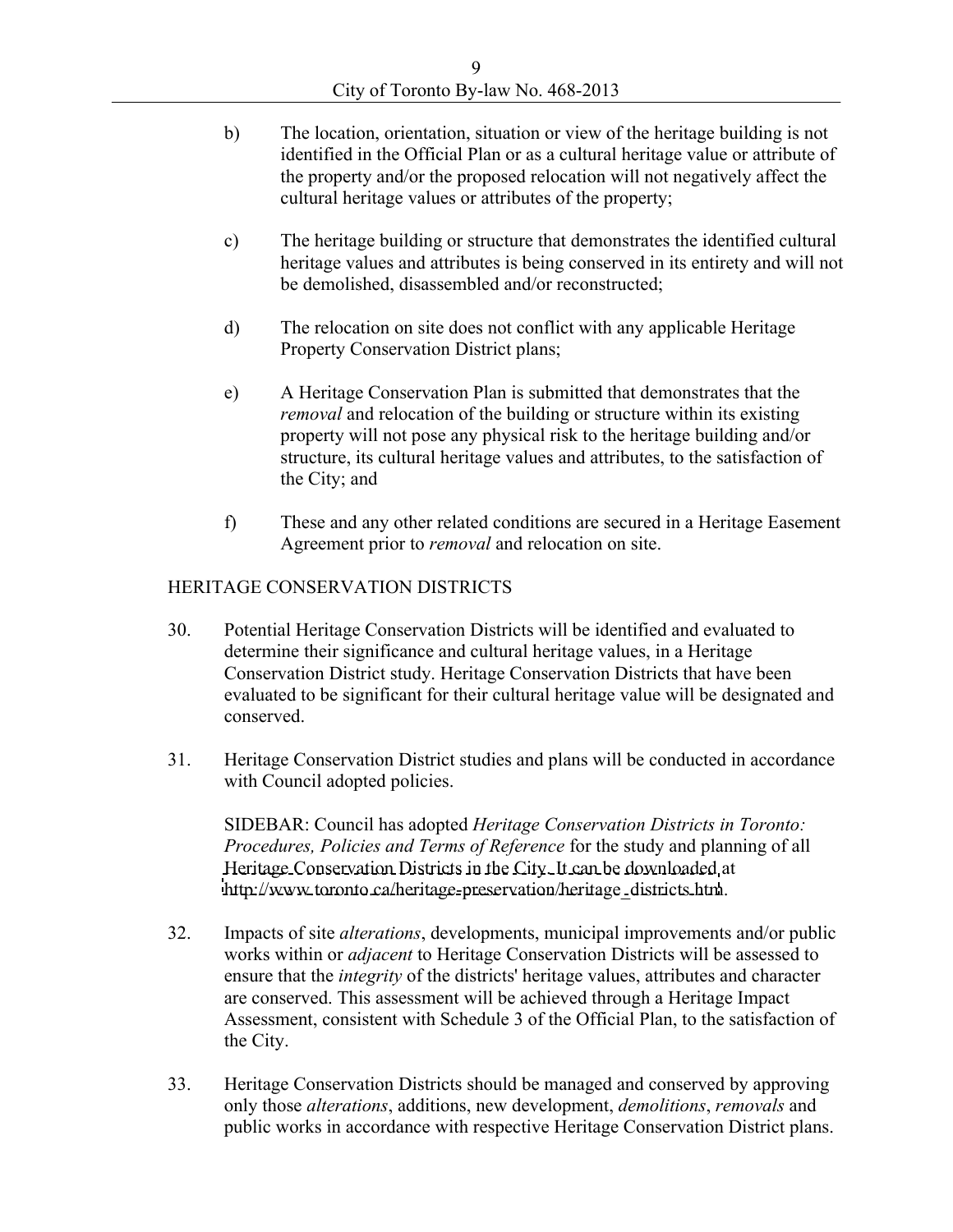### ARCHAEOLOGICAL RESOURCES

- 34. The Archaeological Management Plan will be implemented and maintained to
- manage archaeological resources and areas of archaeological potential.<br>35. Development and site *alteration* will be permitted on lands containing archaeological resources or areas of archaeological potential only where the archaeological resources have been assessed, documented and conserved. Any *alterations* to known archaeological sites shall only be performed by licensed archaeologists. 36. Preservation in situ is the preferred conservation strategy for an archaeological
- site. Where in situ conservation is not feasible, archaeological resources may be subject to excavation whereby the information and artifact assemblages are
- safeguarded in an alternative location, to the City's satisfaction. 37. Where an archaeological site or resource is found to have cultural heritage value, and in situ conservation is possible, in situ conservation should be secured in a heritage easement agreement.<br>38. Upon receiving information that lands proposed for development may include
- archaeological resources or constitute an area of archaeological potential, the owner of such land will undertake studies by a licensed archaeologist to:<br>
a) Assess the property in compliance with Provincial Standards and
	- Guidelines for Consulting Archaeologists, and to the satisfaction of the City; b) Assess the impact of the proposed development on any archaeological
	- resources;<br>
	c) Identify methods to mitigate any negative impact that the proposed
	- development may have on any archaeological resources, including methods of protection on-site or interpretation and curating; and<br>d) Provide to the City a Provincial concurrence letter recognizing the
- completion of the Archaeological assessment where one is issued by the Province.<br>39. Where archaeological resources are encountered or documented, as part of a
- development application or public work, and found to be First Nations or Métis in
	- origin:<br>a) The City will provide a copy of the Stage 1 and 2 Archaeological Assessment report(s) to those First Nations or Métis with the closest cultural affiliation to those resources, and in whose traditional territories the archaeological resources were found prior to the development proceeding;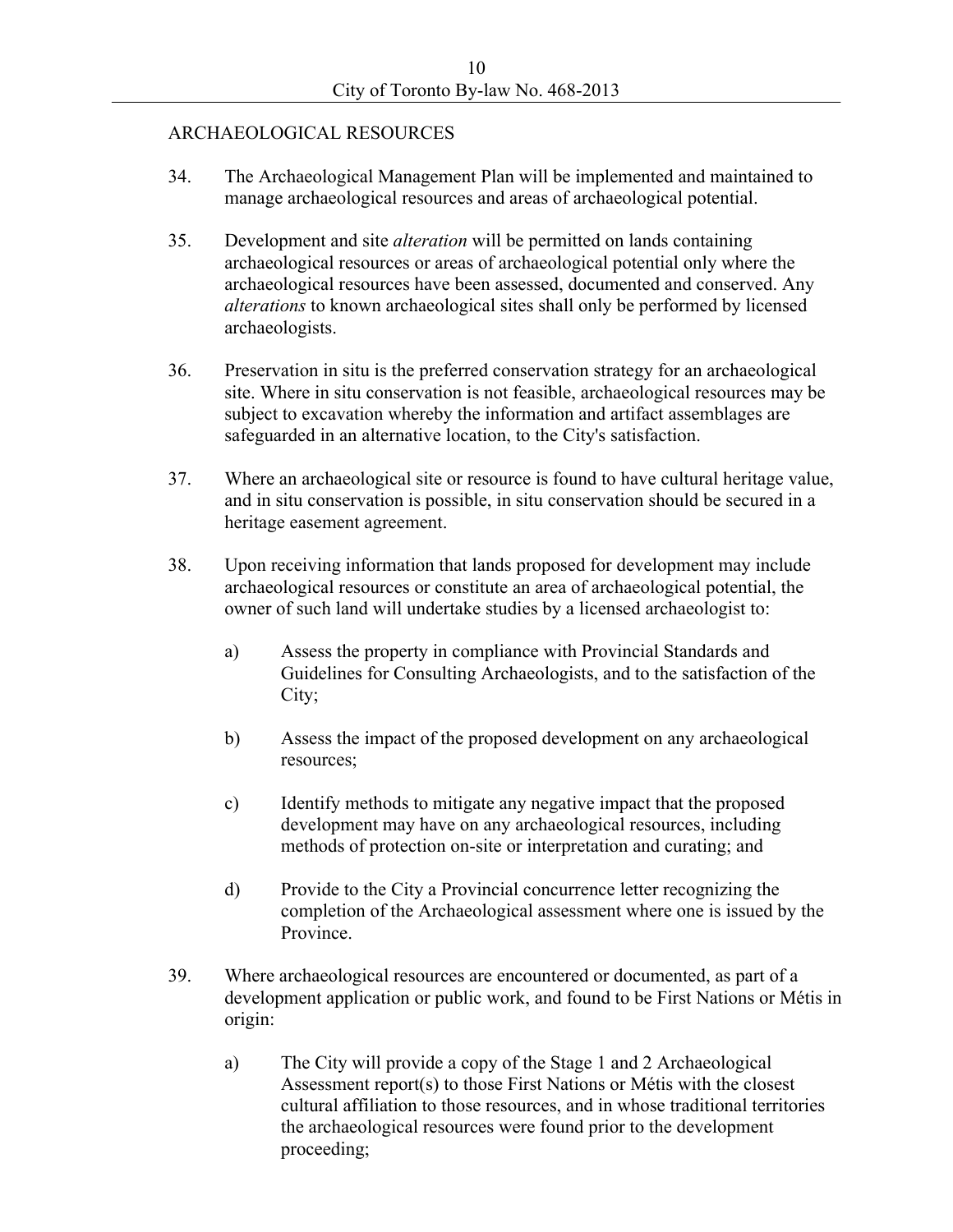- b) Engagement by the proponent and their licensed archaeologist with the First Nation or Métis with the closest cultural affiliation and in whose traditional territory the significant archaeological resources are situated, should occur to obtain input on appropriate conservation or interpretation approaches; and
- c) Publicly owned lands with significant archaeological resources of First
- Nations or Métis origin may be deemed not suitable for development.<br>40. Archaeological discoveries, and their cultural narratives, should be interpreted for the public through innovative architectural and/or landscape architectural design, public art installations, or other public realm projects associated with the site. 41. The City will provide a repository and take possession of all archaeological
- artifacts and records of archaeological assessment activities undertaken in the City, for the purpose of maintenance, research and exhibition. 42. The City may require an archaeological assessment for marine archaeological
- remains and artifacts, to be conducted by a licensed marine archaeologist, when a

- development is proposed in the water or along the waterfront and/or shoreline.<br>CULTURAL HERITAGE LANDSCAPES<br>43. Potential *cultural heritage landscapes* will be identified and evaluated to determine their significance and cultural heritage values. Significant *cultural heritage landscapes* will be included on the Heritage Register and/or designated under either Part IV or Part V of the Ontario Heritage Act.
- 44. In addition to protection under the Ontario Heritage Act, other planning tools and strategies for the protection of *cultural heritage landscapes* may be investigated and employed, as determined by the City.<br>SIDEBAR: Allan Gardens and the Fort York and Garrison Common National

Historic Site are examples of significant *cultural heritage landscapes* in the City

of Toronto. (Photos to be included)<br>VIEWS OF HERITAGE PROPERTIES<br>The policies for the protection of views to heritage properties of this section should also be read with specific regard for the view policies in Section 3.1.1 of this Plan, where Applicable.<br>45. The view to a property on the Heritage Register will be conserved where:

- - a) The view is included on Map 7a or 7b; and/or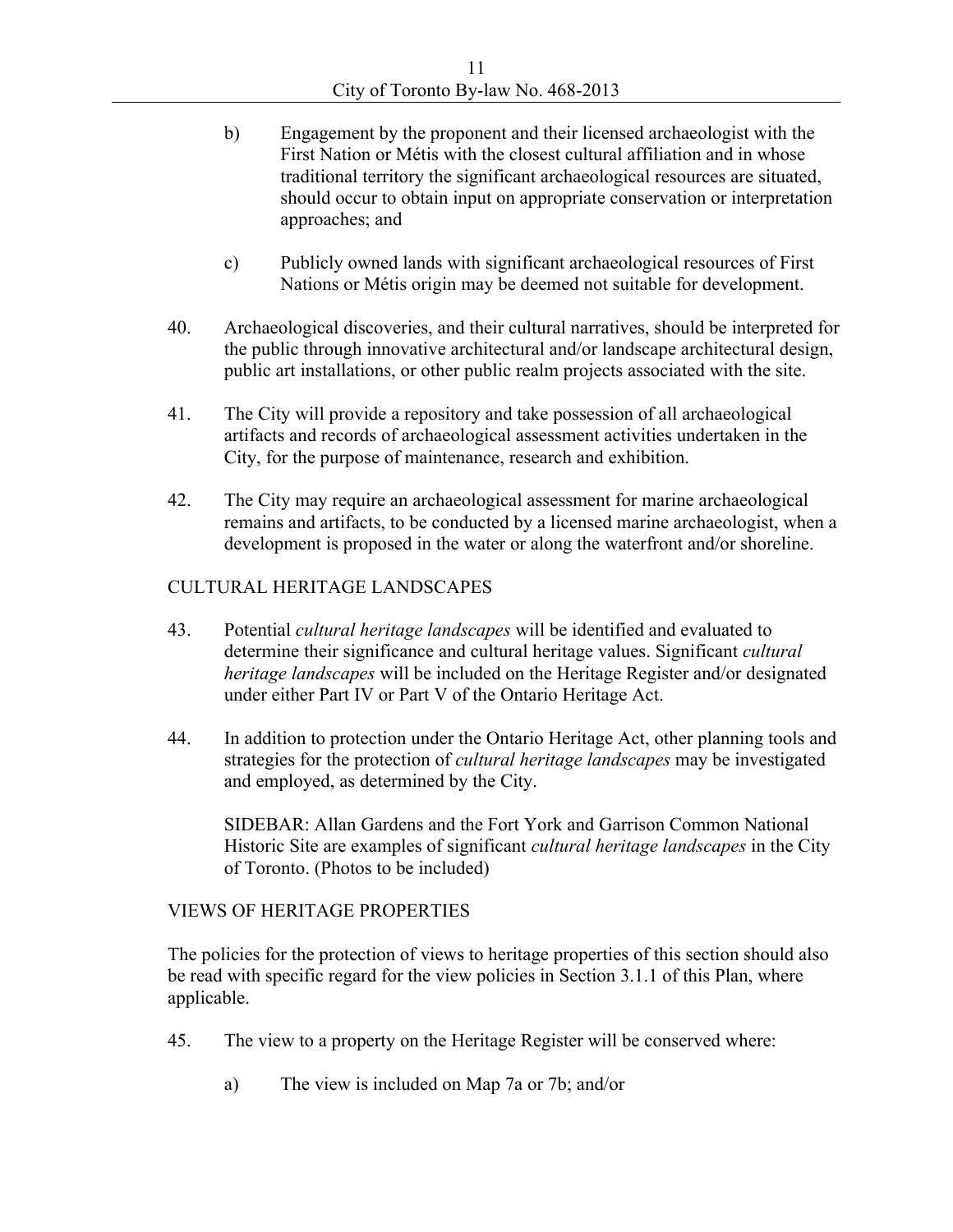- b) The view is identified in the Council adopted cultural heritage values or attributes for a property on the Heritage Register; and/or c) The property is identified as a landmark in the cultural heritage values or
- 
- attributes of a property on the Heritage Register.<br>46. Public and private development will preserve views to the heritage properties, identified on Maps 7a and 7b, unobstructed.<br>47. The Queens Park Legislative Assembly, Old City Hall and City Hall are public
- ceremonial sites of exceptional importance and prominence. Protection of views from the public realm to these three properties, identified on Maps 7a and 7b, will include the prevention of any further intrusions visible above and behind the building silhouette, as well as protecting the view to the buildings from any further obstruction. The identified views from the public realm, to and beyond these properties, will be conserved.<br>48. A Heritage Impact Assessment may be required where a development application
- may obstruct or detract from a view included as a cultural heritage value or attribute of a property on the Heritage Register and/or a view identified on Map 7a or 7b, to the satisfaction of the City. Views identified on Maps 7a and 7b may also need to be assessed for their potential cultural heritage value.

SIDEBAR: Views of prominent heritage properties are important. Those views can support the prominence and surroundings of heritage properties and raise awareness of them. The view of a heritage property may also support or relate to the cultural heritage values and attributes of a property on the Heritage Register, where this is documented in a designation by-law or view study.<br>DEFINITIONS<br>For the purposes of Section 3.1.5 the following definitions shall apply:

**Adjacent**: means those lands adjoining a property on the Heritage Register or lands that are directly across from and near to a property on the Heritage Register and separated by land used as a private or public road, highway, street, lane, trail, right-of-way, walkway, green space, park and/or easement, or an intersection of any of these; whose location has the potential to have an impact on a property on the heritage register; or as otherwise defined in a Heritage Conservation District Plan adopted by by-law.

**Alteration**: is any change to a property on the Heritage Register in any manner including its restoration, renovation, repair or disturbance, or a change, *demolition* or *removal* of an adjacent property that may result in any change to a property on the Heritage Register.

**Cultural Heritage Landscape**: a defined geographical area of heritage significance which has been modified by human activities and is valued by a community. It involves a grouping(s) of individual heritage features such as structures, spaces, archaeological sites and natural elements, which together form a significant type of heritage form, distinctive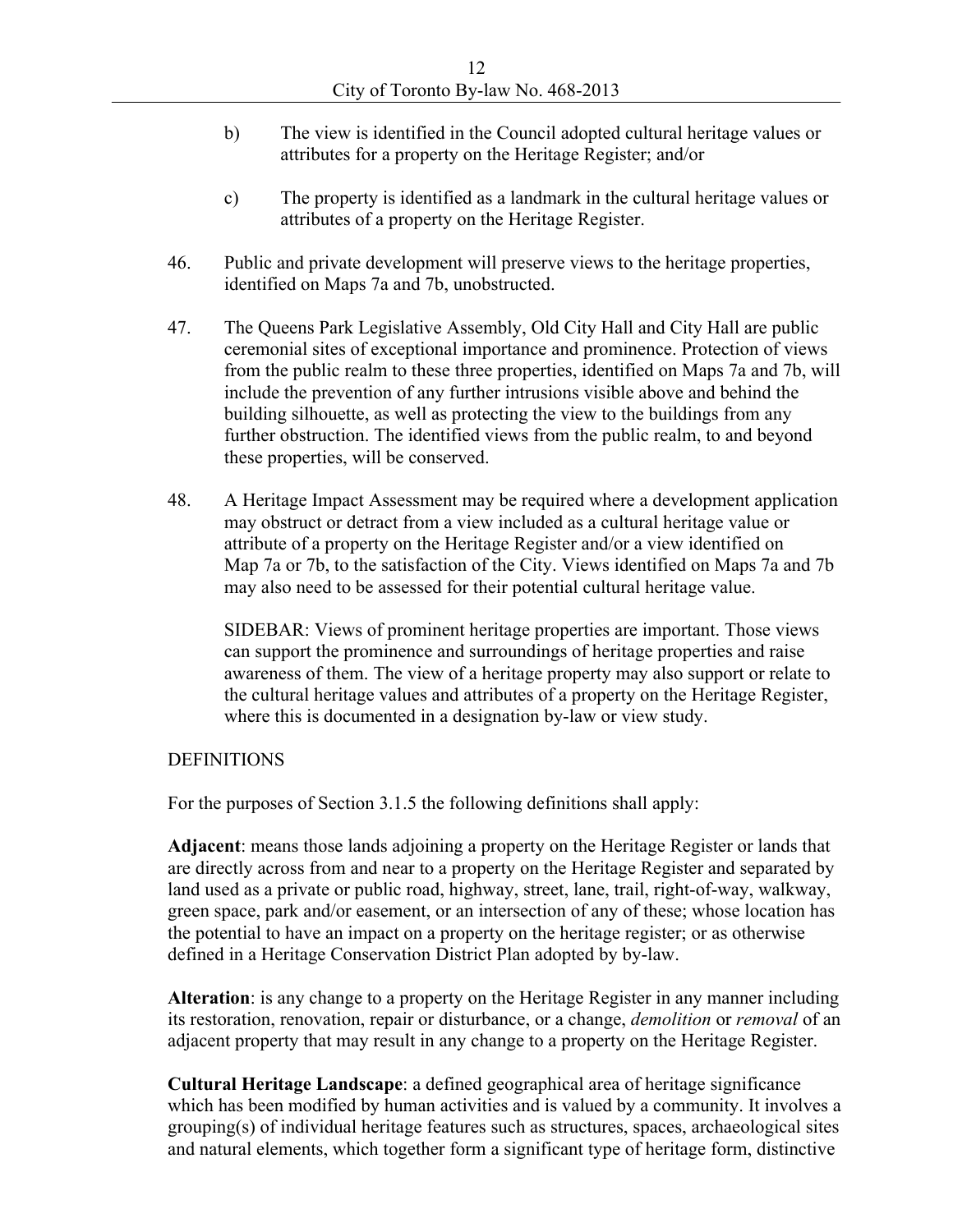from that of its constituent elements or parts. Examples may include, but are not limited to, Heritage Conservation Districts designated under the Ontario Heritage Act and villages, parks, gardens, battlefields, mainstreets and neighbourhoods, cemeteries, trailways and industrial complexes of cultural heritage value.

**Demolition**: is the complete destruction of a heritage structure and property from its site, including the disassembly of structures and properties on the Heritage Register for the purpose of reassembly at a later date.

**Integrity**: as it relates to a heritage property or an archaeological site/resource, is a measure of its wholeness and intactness of the cultural heritage values and attributes. Examining the conditions of integrity requires assessing the extent to which the property includes all elements necessary to express its cultural heritage value; is of adequate size to ensure the complete representation of the features and processes that convey the property's significance; and the extent to which it suffers from adverse affects of development and/or neglect. Integrity should be assessed within a Heritage Impact Assessment.

**Removal**: is the complete and permanent dislocation of a heritage resource from its site,

- including relocation of structures to another property.<br>3. Policy 2 of section 5.6, 'Interpretation', is amended by deleting the first two sentences and replacing them with the following: 'Maps 2, 3, 4, 5, 6, 7A, 7B and 9(C) inclusive are part of the Official Plan. Maps contained in Chapters Six and Seven are part of this Plan with the exception of Maps 25 to 35 inclusive.'
- 4. Schedule 3, Application Requirements, of the Official Plan is amended by:<br>
a) Deleting the term "Heritage Impact Statement" wherever it appears and replacing
	- it with the term "Heritage Impact Assessment";
	- b) Placing a dot in the matrix box that has "Official Plan" as the vertical axis and "Heritage Impact Assessment/Conservation Plan" as the horizontal axis;
	- c) Delete the words "Inventory of Heritage Properties" wherever it appears and replacing them with the words "Heritage Register".
- 5. Insert Schedule 4, as shown in Appendix No. 1 to this amendment, immediately
- following Schedule 3 of the Official Plan.<br>6. Insert maps 7a and 7b as shown in Appendices 2 and 3 to this amendment immediately in front of the existing map 7 of the Official Plan, and renumber existing maps 7 to 34 inclusive, accordingly.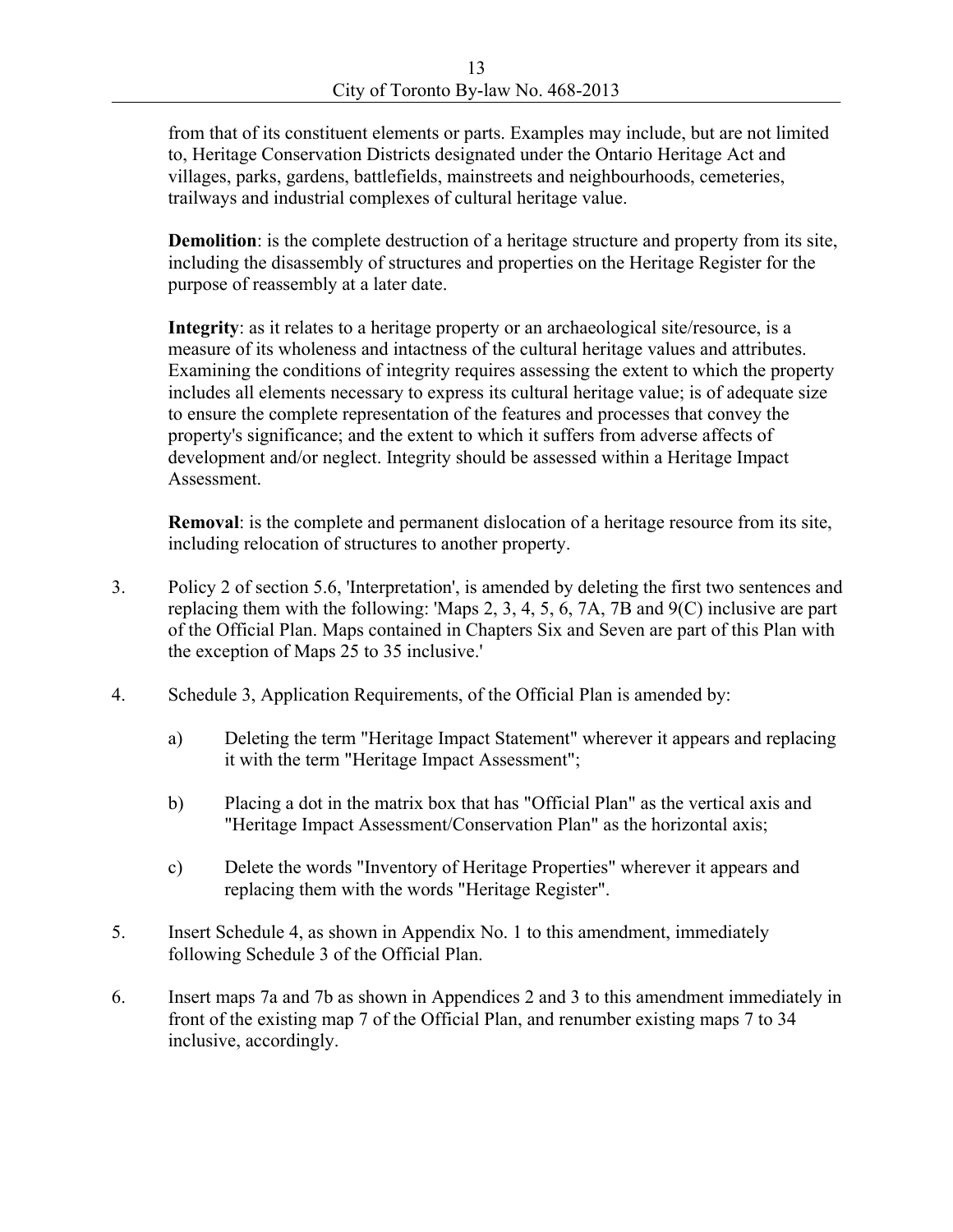# **Appendix No. 1 Schedule 4: Description of Views**

This schedule describes the views identified on maps 7a and 7b of the Official Plan. Views described are subject to the policies set out in section 3.1.1. Described views marked with [H] are views of heritage properties and are specifically subject to the view protection policies of section 3.1.5 of the Official Plan.

### **A. PROMINENT AND HERITAGE BUILDINGS, STRUCTURES & LANDSCAPES**

### A1. Oueens Park Legislature [H]

This view has been described in a comprehensive study and is the subject of a site and area specific policy of the Official Plan. It is not described in this schedule.<br>A2. Old City Hall [H]

The view of Old City hall includes the main entrance, tower and cenotaph as viewed from the southwest and southeast corners at Temperance Street and includes the silhouette of the roofline and clock tower. This view will also be the subject of a comprehensive study.<br>A3. Toronto City Hall [H]

The view of City Hall includes the east and west towers, the council chamber and podium of City Hall and the silhouette of those features as viewed from the north side of Queen Street West along the edge of the eastern half of Nathan Phillips Square. This view will be the subject of a comprehensive study.<br>A4. Knox College Spire [H]

The view of the Knox College Spire, as it extends above the roofline of the third floor, can be viewed from the north along Spadina Avenue at the southeast corner of Bloor Street West and at Sussex Avenue.<br>A5. Knox College [H]

The view of Knox College, located in Spadina Circle north of College Street and between the north and southbound lanes of Spadina Avenue, where it wraps around the property, can be viewed clearly and in its entirety (including its spire) from College Street at the southwest and southeast corners of College at Spadina, as well as from the Spadina streetcar right of way, when traveling toward or from the property on the streetcar at College Street.<br>A6. Osgoode Hall [H]

The south facing façades of Osgoode Hall can be viewed in whole or part through and over the fence surrounding its property (the fence is also part of the view) from the following locations:

- i. The southeast and southwest corners of York Street at Richmond Street.
- ii. The southwest corner of University Avenue at Queen Street West.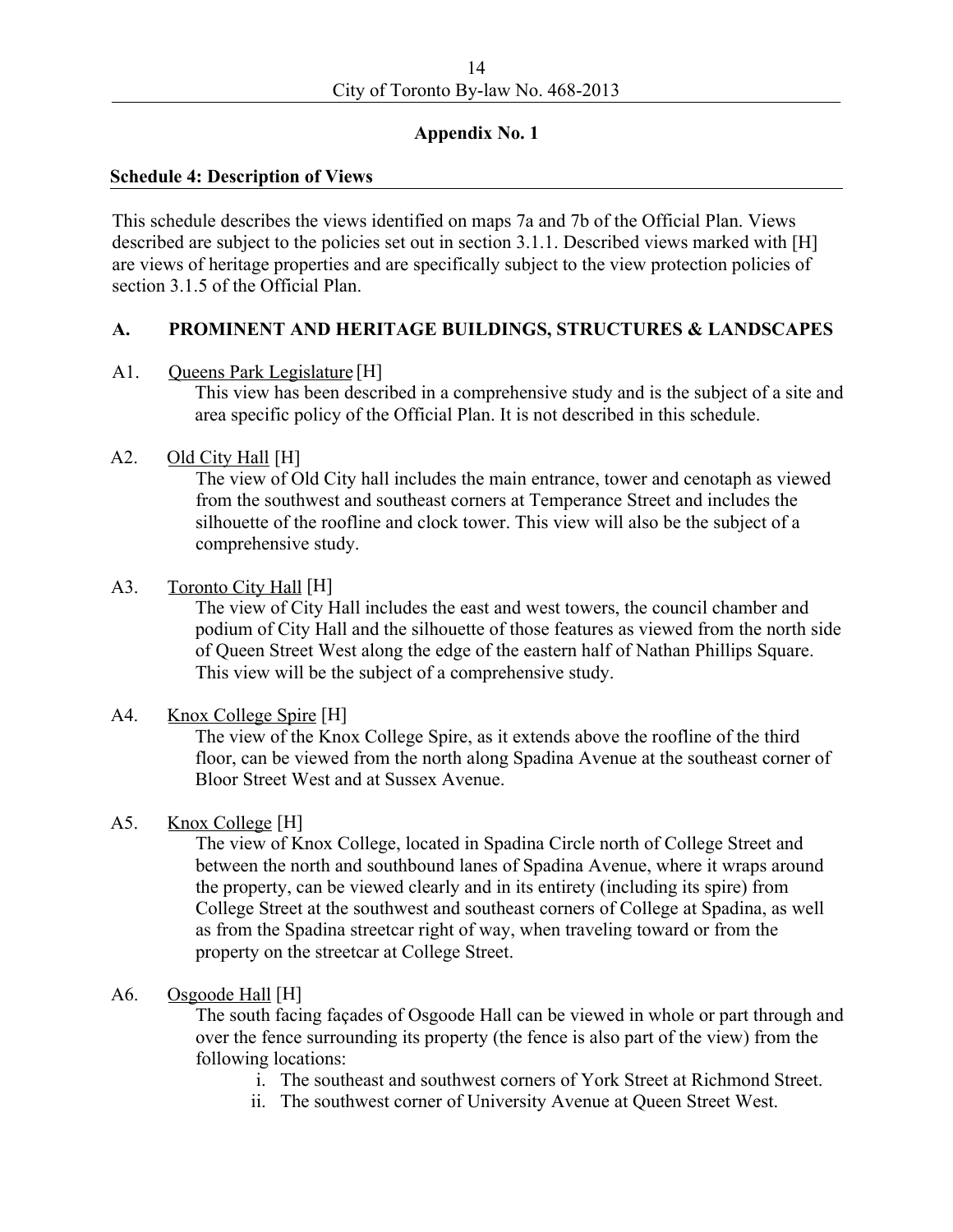### A7. University College [H]

The view of University College includes the full view of the south facing façade and tower of the building as viewed from both the northwest and northeast corners of Kings College Road at College Street.<br>A8. The Grange [H]

The Grange south facing façade, and the path leading up to it through the park, can be viewed in its entirety from the southeast and southwest corners of John Street at Stephanie Street. View corridors concerning Grange House in Grange Park exempt park infrastructure including, but not limited to, playground structure, lighting strategies, seating areas, landscape features and housing which is used solely for the purpose of accommodating mechanical operational needs of the park.<br>A9. Yorkville Library & Yorkville Fire Station #312 Tower[H]

The south facing façade of the Yorkville Library and tower of Fire Station #312 can be viewed from the southeast corner of Yonge Street at Yorkville Avenue. The tower of Fire Station #312 can also be viewed from all four corners of Yorkville Avenue at Bay Street.<br>A10. Flatiron Building [H]

The main façades and tower of the Flatiron Building, facing east, can be viewed from the following locations:

- i. The northeast and southeast corners of Front Street East at Market Street.
- ii. The northeast corner of Front Street East at Jarvis Street.<br>A11. St. James Cathedral Spire [H]

The spire of St. James Cathedral can be viewed from the following locations:

- i. The southwest and northwest corners of King Street East at Church Street. ii. Between Church Street and Market Street (across from Farquhars Lane),
- on the north side of Front Street East, looking north through the pedestrian pathway and Sculpture Garden.<br>A12. Princes' Gates [H]

The central portal and north and south wings of the Prince's Gates, facing east, can be viewed in their entirety from the northeast and southeast corners of Lakeshore Boulevard West at Fort York Boulevard<br>A13. St. Mary's Church [H]

St. Mary's Church and its distinctive spire can be viewed in its entirety on axis with Adelaide Street West at Bathurst Street from the southeast and northeast corners of Adelaide Street West at Portland Street.<br>A14. Fort York [H]

Views into Fort York under the Gardiner Expressway show some of its buildings, land forms and artifacts from the following locations:

- i. Fleet Street at Grand Magazine Street.
	- ii. Fleet Street at Iannuzzi Street.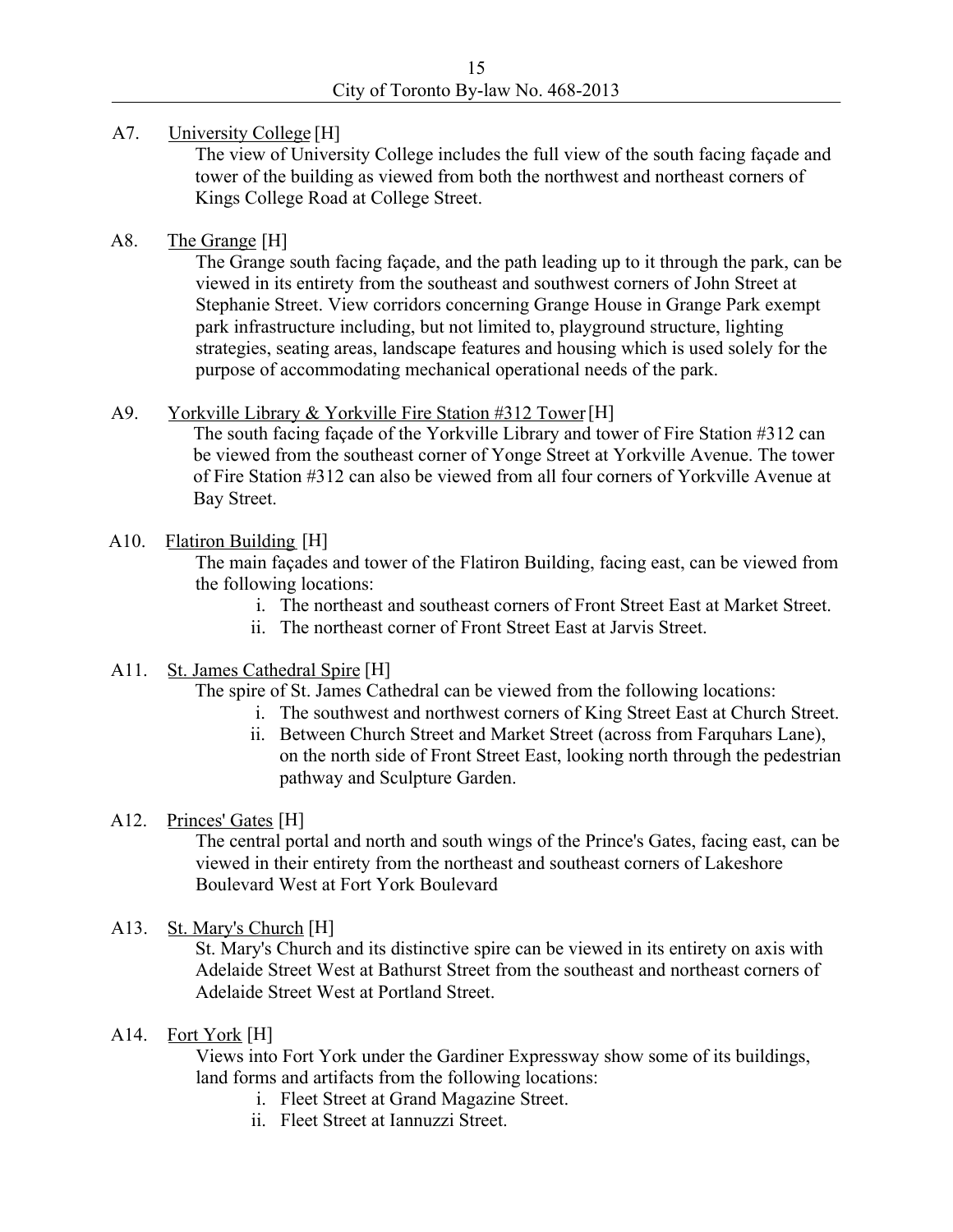iii. Coronation Park through June Callwood Park, Bastion Street and Gzowski Boulevard.<br>A15. Rogers Centre

From King Street West at John St and at Blue Jays Way, a portion of the Rogers Centre stadium and domed roof including the integrated public art installation - "The Audience" by Michael Snow - can be viewed.<br>A16. CN Tower [H] and Rogers Centre Dome

The CN Tower, together with the domed roof of the Rogers Centre, can be viewed clearly from the north shore of Toronto Island Park just beyond the northern terminus of the Avenue of the Islands.<br>A17. Casa Loma [H]

The view of Casa Loma shows much of its south facing façade and, in particular, the towers on the property, most notably the Scottish Tower, from the east side of the intersection of Dupont Street and Spadina Road.

### A18. Summerhill Station Clock Tower [H]

The clock tower at the former Summerhill train station can be viewed from Yonge Street from the following locations:

- i. Alcorn Avenue from the west side of Yonge Street.
- 
- ii. Walker Avenue from the west side of Yonge Street.<br>iii. The southwest corner of Yonge Street at Marlborough Avenue.<br>A19. Upper Canada College Spire [H]

The spire alone can be viewed clearly on approach to Upper Canada College from the intersection of Avenue Road at Balmoral Avenue. intersection of Avenue Road at Balmoral Avenue.<br>A20. East York Civic Centre [H]

The form massing and design of the East York Civic Centre and its surrounding campus can be viewed clearly from the following locations:

- i. The southeast corner of Coxwell Avenue at Mortimer Avenue.
- ii. The east side of Coxwell Avenue where it meets Memorial Park Avenue. iii. The northeast and southeast corners of Coxwell Avenue at Barker Avenue.
- 

### A21. RC Harris Water Treatment Plant [H]

The sprawling RC Harris Water treatment plant can be viewed in its entirety from many vantage points in close proximity to the property, from Lake Ontario.<br>A22. University of Toronto Scarborough Campus

The tops of campus buildings can be viewed rising above the natural ravine setting of Highland Creek from the south end of the Morningside Avenue Bridge. Highland Creek from the south end of the Morningside Avenue Bridge.<br>A23. Scarborough Civic Centre [H]

The Scarborough Civic Centre building form, massing and composition can be viewed in its entirety from the northeast steps of Albert Campbell Square.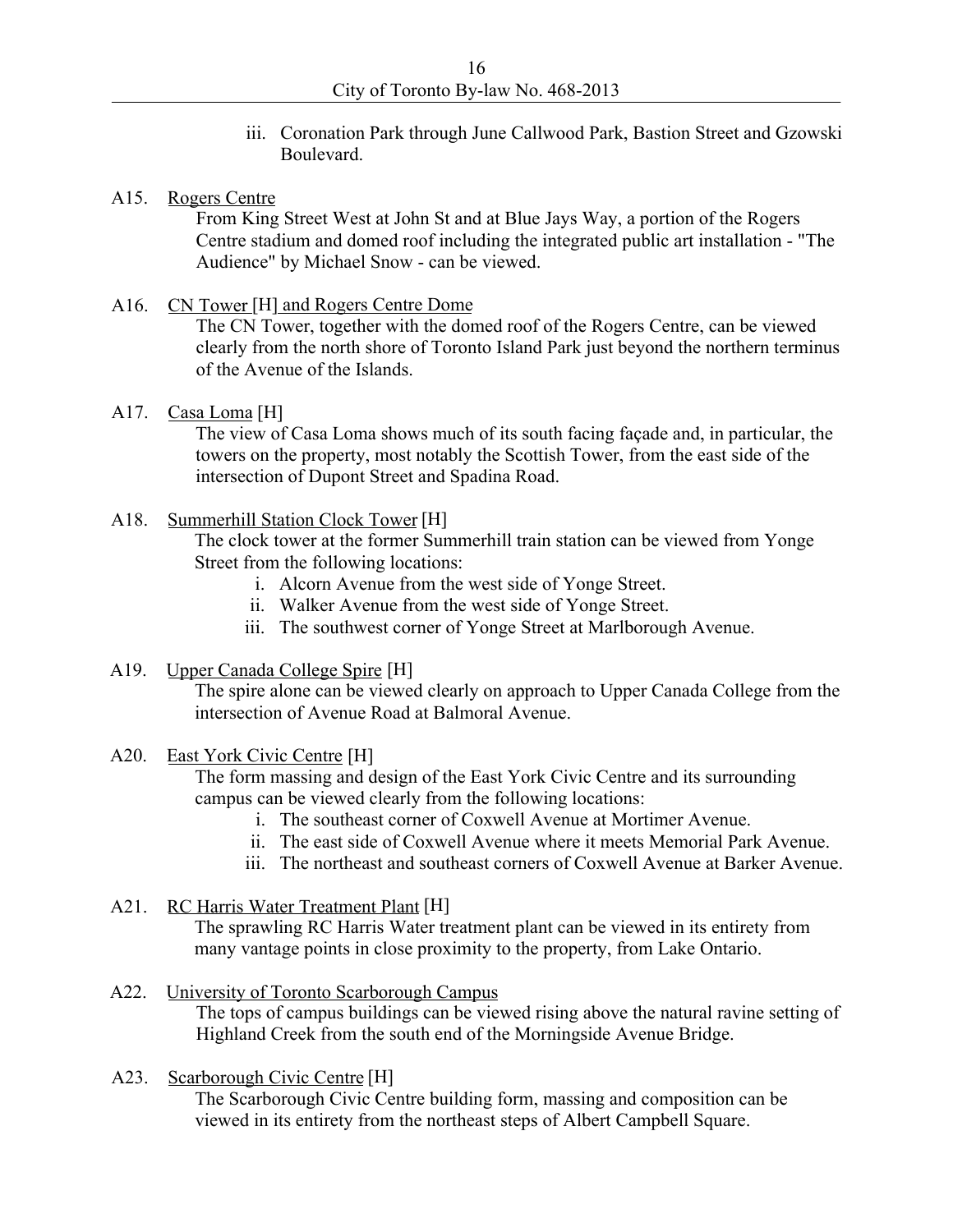### A24. North York Civic Centre [H]

The North York Civic Centre can be viewed clearly from west side of Yonge Street, directly across Mel Lastman Square from the building. Some of the landscaping obscures the lower portions of the building, but its setting, massing and form can be clearly viewed from this vantage point.<br>A25. York Cemetery Cenotaph

The Cenotaph terminates a view from the west side of Yonge Street which is framed by the buildings on both sides of North York Boulevard.<br>A26. York Boulevard, York University Commons

The landscape within York Boulevard and the Commons, including the buildings which frame these spaces, can be viewed from the west edge of the intersection of York Boulevard with Keele Street.

### A27. Etobicoke Civic Centre [H]

The Civic Centre can be clearly viewed in its entirety from the west side of the West Mall, on axis with the main entrance of the building. The clock tower can also be viewed in part from this vantage point, and is also viewed from the intersection of Highway 427 south-bound off ramp at Burnamthorpe Road.<br>A28. Beach Fire Station #227 Clock Tower [H]

The view of the prominent clock tower above the ridge of the west portion of the fire station building can be viewed from all four corners of the intersection of Queen Street East at Woodbine Avenue.<br>A29. Old Mill Bridge [H]

The bridge can been viewed in its entirety from Etienne Brule Park, from the pathway just north of the parking lot looking south, and from the end of the pathway next to the Old Mill Tennis Courts looking north-west.

### **B. SKYLINES**

### B1. Downtown/Financial District Skyline

a) Gardiner Expressway (eastbound) at Kipling Ave

Buildings, including the CN Tower, which compose the Downtown/Financial District skyline, can be viewed in the horizon from the eastbound lanes of the Gardiner Expressway just past the Kipling Avenue

## overpass. b) Gardiner Expressway (eastbound) at Humber Bay Shores Buildings, including the CN Tower, which compose the Downtown/Financial District skyline, can be viewed clearly from the eastbound lanes of the Gardiner Expressway at the bend just past Park Lawn. The view is across Jean Augustine Park and is framed by buildings in Humber Bay Shores.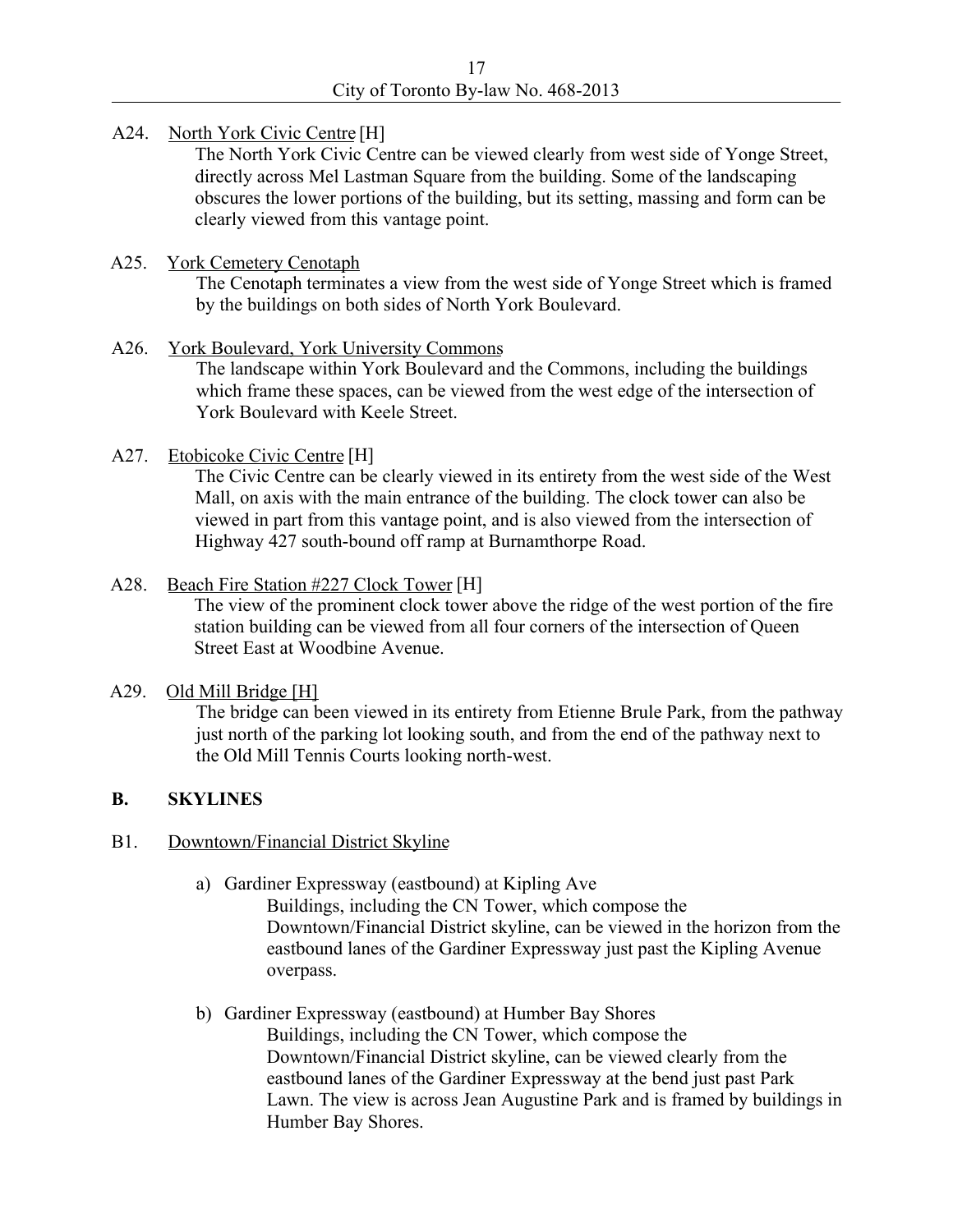c) Fort York

Buildings, including the CN Tower, which compose the Downtown/Financial District skyline, can be viewed clearly throughout the grounds of Fort York. d) Toronto Islands (north shore)

Buildings, including the CN Tower, which compose the Downtown/Financial District skyline, can be viewed clearly from the north shore of Toronto Island Park. e) Jennifer Kateryna Koval's'kyj Park

Buildings, including the CN Tower, which compose the Downtown/Financial District skyline, can be viewed clearly from the waterfront edge of Jennifer Kateryna Koval's'kyj Park located at the terminus of Polson Street.

### f) Broadview Avenue at Bain Avenue

Buildings, including the CN Tower, which compose the Downtown/Financial District skyline, can be viewed clearly from Broadview Avenue at Bain Avenue across Riverdale Park East. g) Prince Edward Viaduct

Buildings, including the CN Tower, which compose the Downtown/Financial District skyline, can be viewed clearly from the south east end of the Prince Edward Viaduct. h) Don Valley Parkway (southbound) south of Leaside Bridge

# Buildings, including the CN Tower, which compose the Downtown/Financial District skyline, can be viewed clearly from the southbound lanes of the Don Valley Parkway, at the bend just south of the Leaside Bridge.<br>i) Sir Winston Churchill Park

Buildings, including the CN Tower, which compose the Downtown/Financial District skyline, can be viewed clearly from the footpath in Sir Winston Churchill Park rising above the natural ravine setting. The skyline is most visible in winter when the surrounding trees are without leaves.

# j) Top of Baldwin Steps (east of Casa Loma) Buildings, including the CN Tower, which compose the Downtown/Financial District skyline, can be viewed clearly from the top of the Baldwin Steps located just east of Casa Loma. k) Casa Loma (south terrace)

Buildings, including the CN Tower, which compose the Downtown/Financial District skyline, can be viewed clearly from the south terrace of Casa Loma.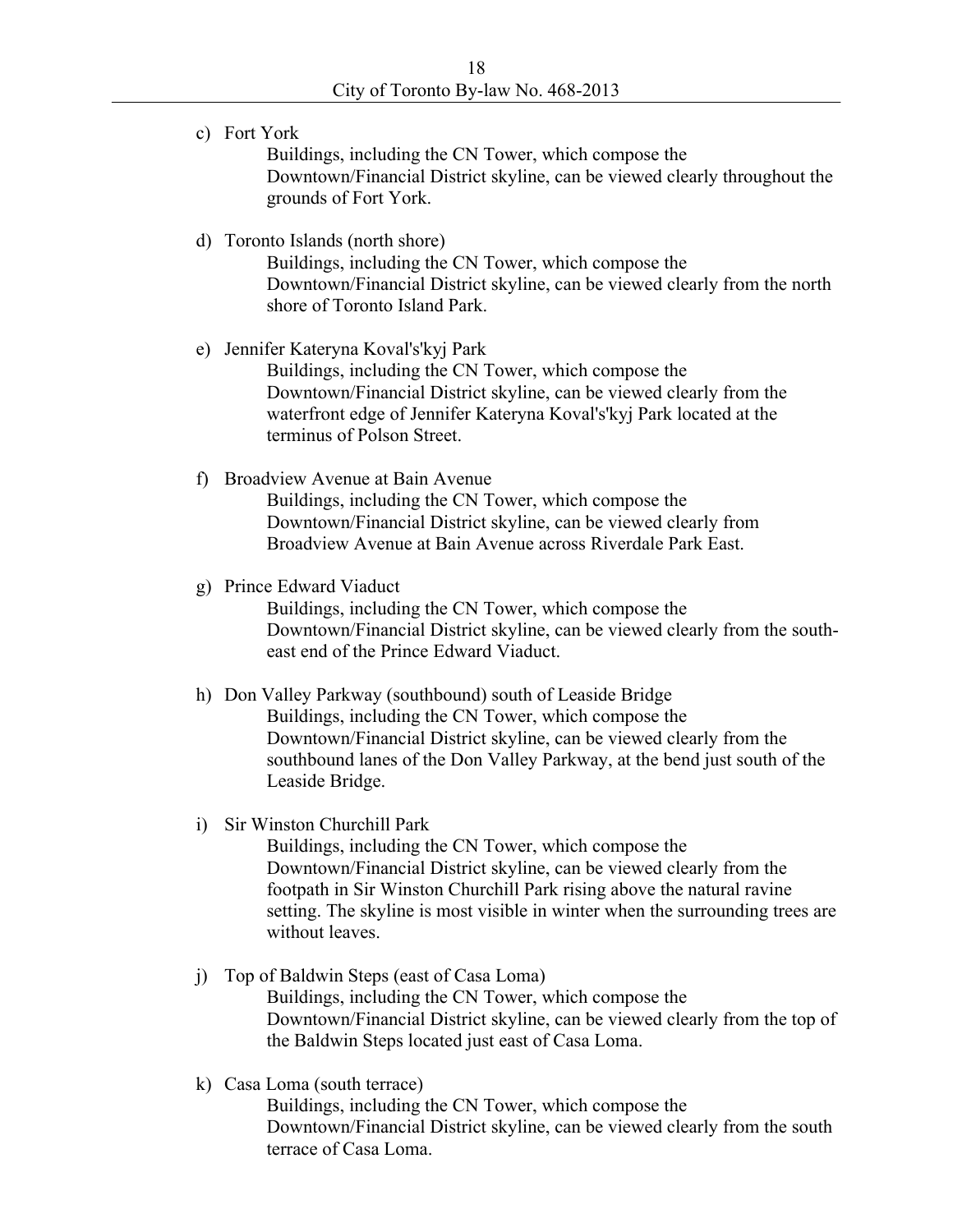l) Parc Downsview Park (top of The Mound)

Buildings, including the CN Tower, which compose the Downtown/Financial District skyline, can be viewed clearly from the top of The Mound.<br>B2. North York Centre Skyline

Buildings which compose the North York Centre skyline can be viewed clearly from<br>Highway 401 in the eastbound lanes when travelling over the West Don River bridge.

# Highway 401 in the eastbound lanes when travelling over the West Don River bridge.<br>B3. Scarborough Centre Skyline Buildings which compose the Scarborough Centre skyline can be viewed clearly from Highway 401 in the westbound lanes when emerging from beneath the Neilson Road overpass.

### **C. IMPORTANT NATURAL FEATURES**

C1. Scarborough Bluffs

The western portion of the Scarborough Bluffs can be viewed clearly from the waterfront edge of Scarborough Heights Park.<br>C2. Cathedral Bluffs

The Cathedral Bluffs can be viewed clearly from the eastern side of Bluffer's Park trail.<br>C3. West Highland Creek Ravine

The West Highland Creek and natural ravine setting can be viewed clearly from both sides of the Lawrence Ave E Bridge (looking north-west and south-east).<br>C4. Rouge Marsh

The Rouge Marsh and surrounding natural setting can be viewed clearly from the boardwalk lookout in Rouge Beach Park (looking north) located near the eastern terminus of Lawrence Avenue East.<br>C5. Rouge River and Rouge Park

The Rouge River and natural setting of Rouge Park can be viewed clearly from north side of the Kingston Road Bridge, and is most visible at the east boundary of the City of Toronto.

### C6. Rouge Park **Rouge Park**

The natural setting of Rouge Park can be viewed from the north side of Sheppard Avenue East, and is most visible at Glen Eagles Vista.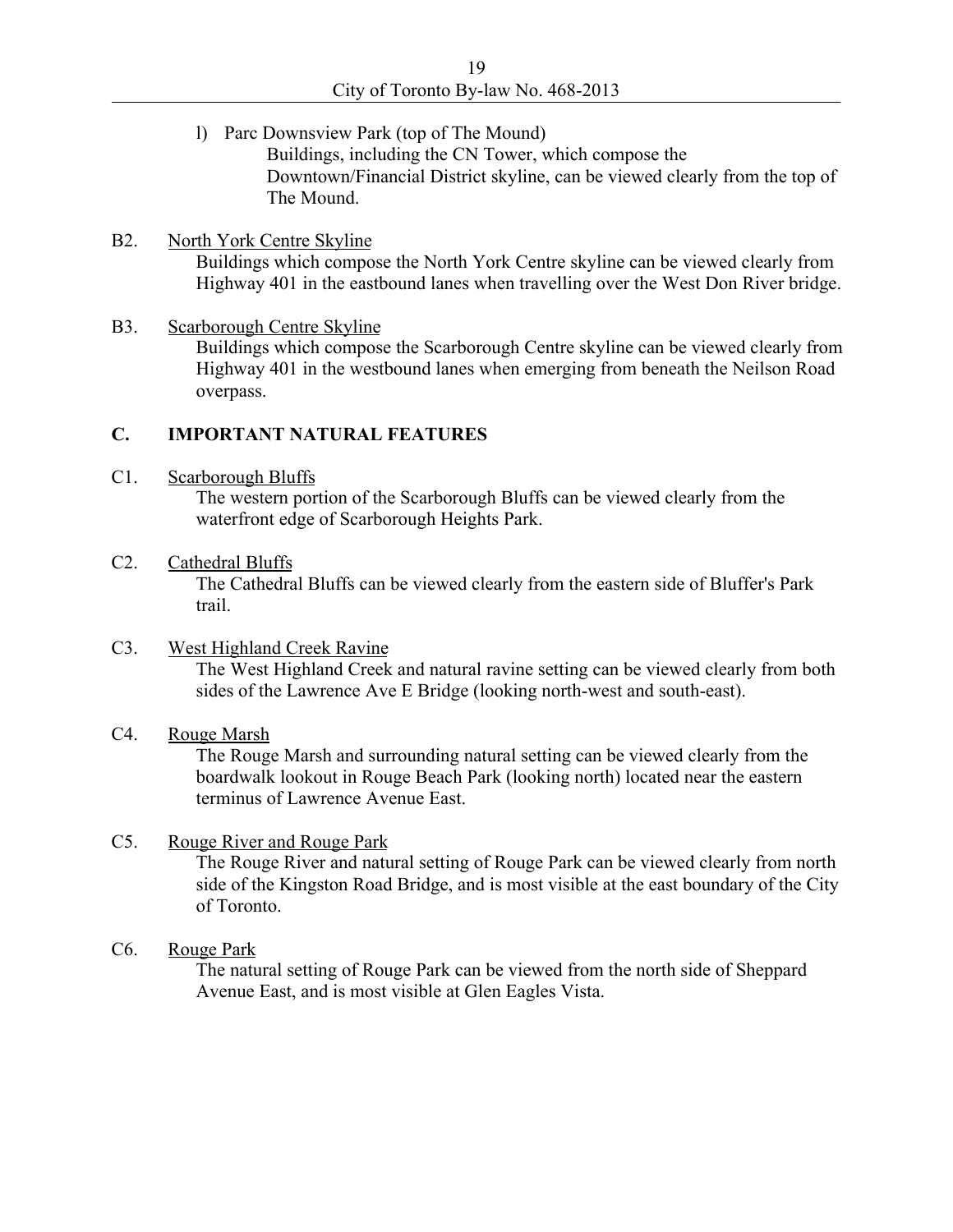### C7. Humber River

The Humber River and natural ravine setting can be viewed clearly from both sides of the Bloor Street West Bridge (looking north and south), the Old Mill Bridge (looking north-west and south) and the Dundas Street West Bridge (looking north-west and south-east).<br>C8. Humber Marshes

The Humber Marshes and surrounding natural setting can be viewed clearly from the western edge of Riverside Drive just north of South Kingsway (looking north-west).<br>C9. Lake Ontario

Lake Ontario can be viewed clearly beyond the termini of Norris Crescent, Miles Road, Lake Crescent, Royal York Road, Sand Beach Road, and Second, Third, Fourth, Fifth, Sixth, Seventh, Tenth, Eleventh and Twelfth Streets. These "windows on the Lake" are framed by trees and landscaped setbacks.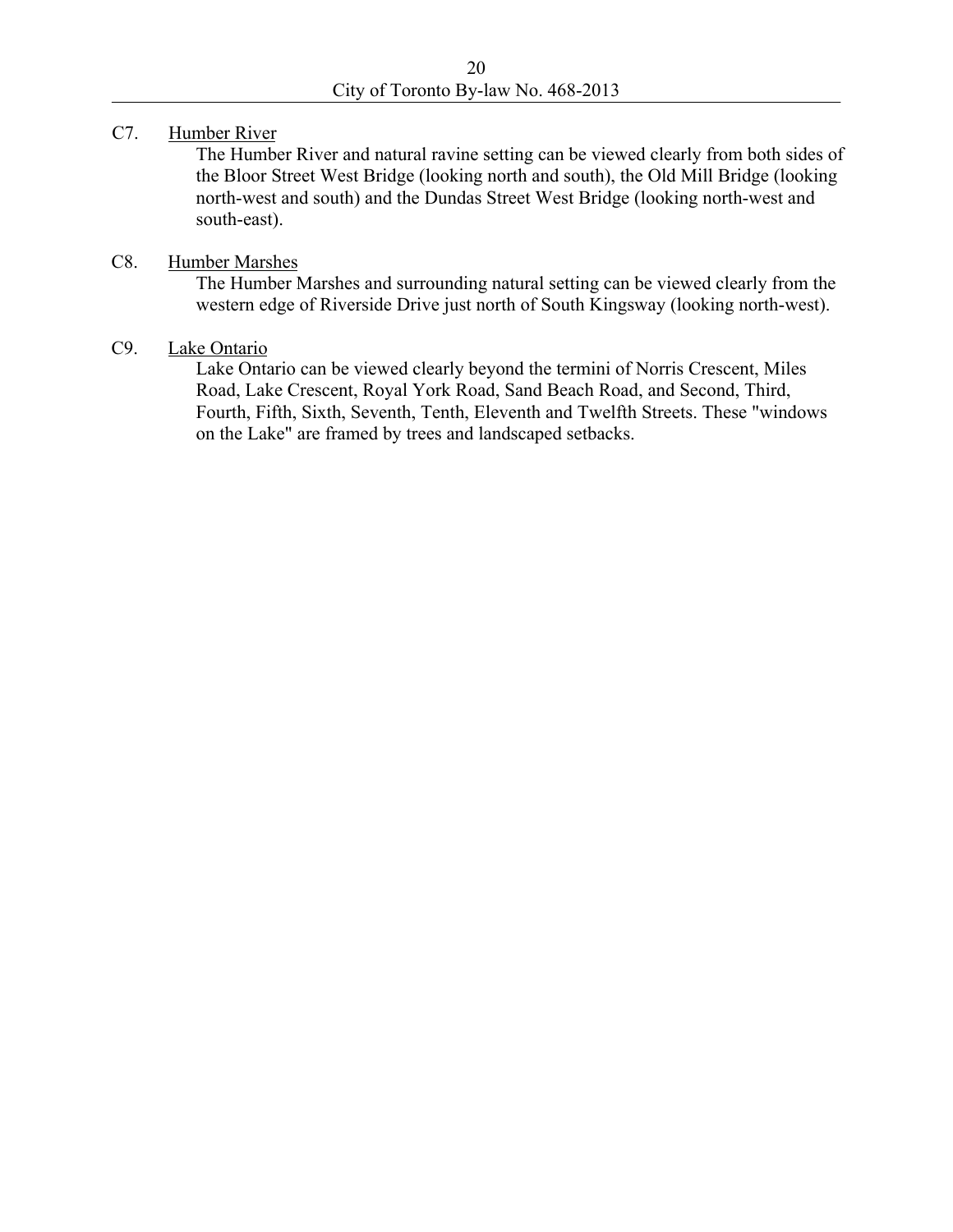**APPENDIX NO. 2: MAP 7A**